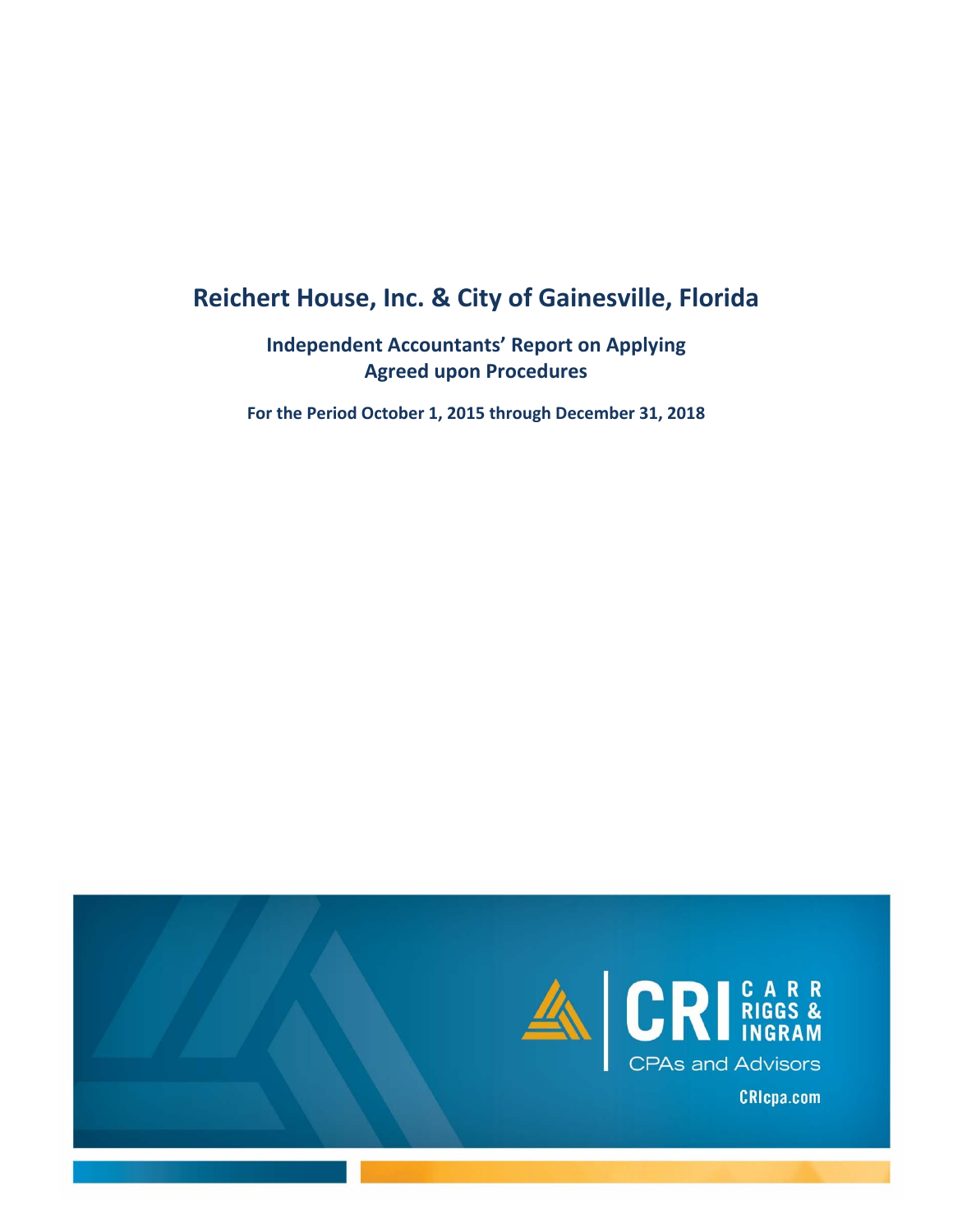

**Carr, Riggs & Ingram, LLC** 4010 N.W. 25th Place Gainesville, Florida 32606 P.O. Box 13494 Gainesville, Florida 32604

(352) 372-6300 (352) 375-1583 (fax) www.cricpa.com

#### **INDEPENDENT ACCOUNTANTS' REPORT ON APPLYING AGREED UPON PROCEDURES**

Reichert House, Inc. & City of Gainesville, Florida

We have performed the procedures enumerated below, which were specified and agreed to by Reichert House, Inc. (the "responsible party") & City of Gainesville, Florida (the "specified party") on the cash receipts, cash disbursements, and mentoring classes for the period October 1, 2015 through December 31, 2018. The responsible party's management is responsible for providing bank statements, support for cash receipts, support for cash disbursements, and mentoring session lists and supporting material. The sufficiency of these procedures is solely the responsibility of the specified party and responsible party. Consequently, we make no representation regarding the sufficiency of the procedures described below either for the purpose for which this report has been requested or for any other purpose.

Our procedures and findings are as follows:

| <b>Procedure</b>                   | <b>Procedure Description</b>                                                                                                                                                                                                                                                                                                                | <b>Results</b>             |
|------------------------------------|---------------------------------------------------------------------------------------------------------------------------------------------------------------------------------------------------------------------------------------------------------------------------------------------------------------------------------------------|----------------------------|
| General<br><b>Procedures</b>       |                                                                                                                                                                                                                                                                                                                                             |                            |
| 1)                                 | Obtain the bank statements of Community Foundation<br>of North Central Florida and the detail of the<br>transactions within the bank account which relate to<br>Reichert House, Inc. for the period and report the bank<br>account numbers for which statements have been<br>provided and the period covered by the statements<br>provided. | See Schedule A             |
| Cash Receipts<br><b>Procedures</b> | Using the detail of the transactions provided by<br>Community Foundation of North Central Florida for the<br>specified account in procedure 1, we will perform the<br>following procedures:                                                                                                                                                 |                            |
| 2)                                 | Report the date and amount of all cash receipts<br>recorded in the bank statements for the period, and<br>report the information in a summarized format showing<br>total amounts by the donation categories listed in<br>procedures 3, 4, and 5.                                                                                            | See Schedule B for details |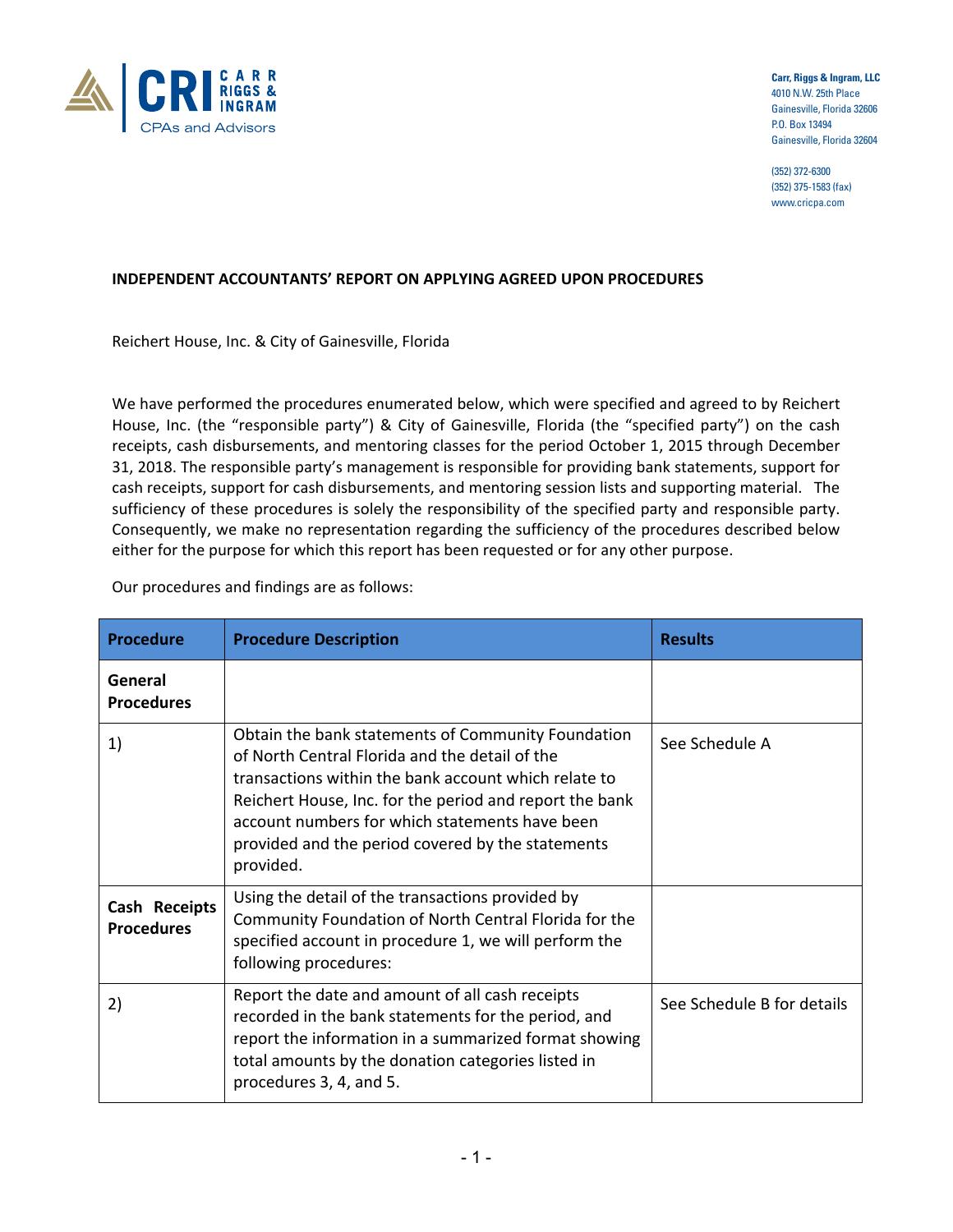| <b>Procedure</b>                                 | <b>Procedure Description</b>                                                                                                                                                                                                                                      | <b>Results</b>             |  |
|--------------------------------------------------|-------------------------------------------------------------------------------------------------------------------------------------------------------------------------------------------------------------------------------------------------------------------|----------------------------|--|
| 3)                                               | Obtain the supporting documentation that is available<br>for all cash receipts for the period to identify the<br>documented source of the receipt. Report on the<br>nature of each cash receipt in the following categories:                                      | See Schedule B for details |  |
|                                                  | Private donation,<br>а.                                                                                                                                                                                                                                           |                            |  |
|                                                  | Government donation,<br>b.                                                                                                                                                                                                                                        |                            |  |
|                                                  | Grant funding,<br>c.                                                                                                                                                                                                                                              |                            |  |
|                                                  | Other receipt,<br>d.                                                                                                                                                                                                                                              |                            |  |
|                                                  | Could not be determined, or<br>e.                                                                                                                                                                                                                                 |                            |  |
|                                                  | No documentation provided.<br>f.                                                                                                                                                                                                                                  |                            |  |
| 4)                                               | For any private or government donations identified in<br>procedure 3, obtain the supporting documentation<br>available to establish whether any donor restrictions<br>apply. Report on each donation in the following<br>categories:                              | See Schedule B for details |  |
|                                                  | Donor restriction applies,<br>a.                                                                                                                                                                                                                                  |                            |  |
|                                                  | Donor restriction does not apply, or<br>b.                                                                                                                                                                                                                        |                            |  |
|                                                  | Could not be determined.<br>c.                                                                                                                                                                                                                                    |                            |  |
| 5)                                               | For any non-private donations report the name of the<br>donating entity. Names of private individual donors will<br>not be reported.                                                                                                                              | See Schedule B for details |  |
| Cash<br><b>Disbursement</b><br><b>Procedures</b> | Using the detail of the transactions provided and<br>supporting documents provided by Community<br>Foundation of North Central Florida for the specified<br>account in procedure 1, we will perform the following<br>procedures:                                  |                            |  |
| 6)                                               | Report the date, amount, and payee of all cash<br>disbursements recorded in the bank statements for the<br>period, and report the information in a summarized<br>format showing total amounts by the categories in<br>procedures 7, 8, 9, 10, 12, 13 and 14.      | See Schedule C for details |  |
| 7)                                               | Report each payee's known relationship with City of<br>Gainesville or Reichert House, Inc., if known, and report<br>whether any of the payees were employees of the City,<br>based on an employee list provided by the City, at the<br>date the payment was made. | See Schedule C for details |  |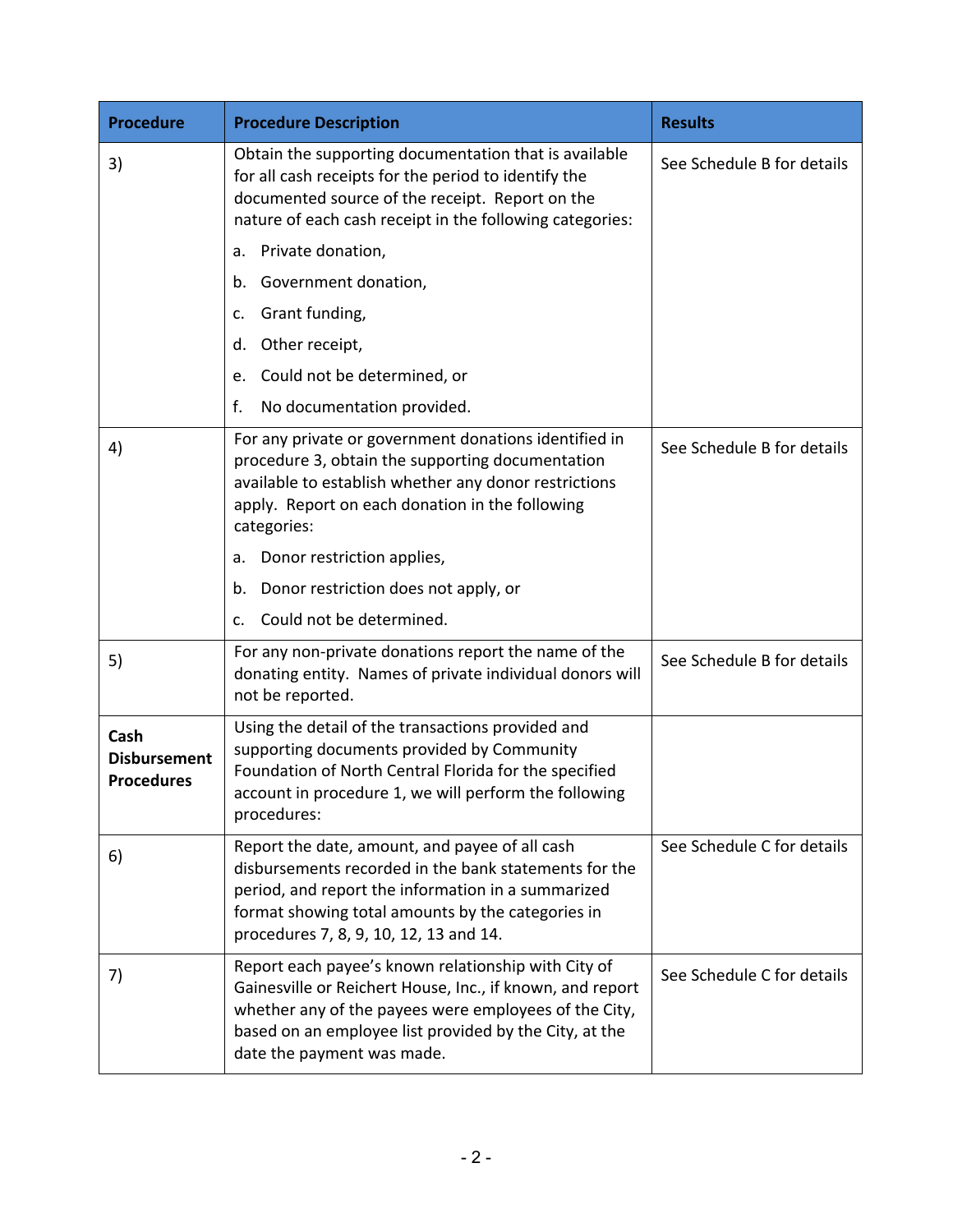| <b>Procedure</b> | <b>Procedure Description</b>                                                                                                                                                                                                                     | <b>Results</b>             |
|------------------|--------------------------------------------------------------------------------------------------------------------------------------------------------------------------------------------------------------------------------------------------|----------------------------|
| 8)               | For all disbursements identified in procedure 6, report<br>on what supporting documentation (eg, invoice,<br>receipt, contract, purchase order, etc.) could be<br>provided or if no supporting documentation could be<br>provided.               | See Schedule C for details |
| 9)               | Obtain the supporting documentation that is available<br>for all cash disbursements identified in procedure 6, to<br>establish the nature of the disbursement. Report on<br>the nature of each cash disbursement in the following<br>categories: | See Schedule C for details |
|                  | Salaries/wages and payroll related,<br>a.                                                                                                                                                                                                        |                            |
|                  | Utilities, telephone, rent or insurance,<br>b.                                                                                                                                                                                                   |                            |
|                  | Facilities, facility upgrades, or equipment,<br>c.                                                                                                                                                                                               |                            |
|                  | Repairs and maintenance,<br>d.                                                                                                                                                                                                                   |                            |
|                  | Event food or supplies,<br>e.                                                                                                                                                                                                                    |                            |
|                  | Travel or fuel/mileage,<br>f.                                                                                                                                                                                                                    |                            |
|                  | Cash withdrawal,<br>g.                                                                                                                                                                                                                           |                            |
|                  | h. Other disbursement, or                                                                                                                                                                                                                        |                            |
|                  | Could not be determined.<br>i.                                                                                                                                                                                                                   |                            |
| 10)              | For the supporting documentation received for<br>procedure 9, report on the source of the supporting<br>documentation in the following categories:                                                                                               | See Schedule C for details |
|                  | External third party support,<br>a.                                                                                                                                                                                                              |                            |
|                  | Internally generated support, or<br>b.                                                                                                                                                                                                           |                            |
|                  | Supported by a verbal explanation.<br>c.                                                                                                                                                                                                         |                            |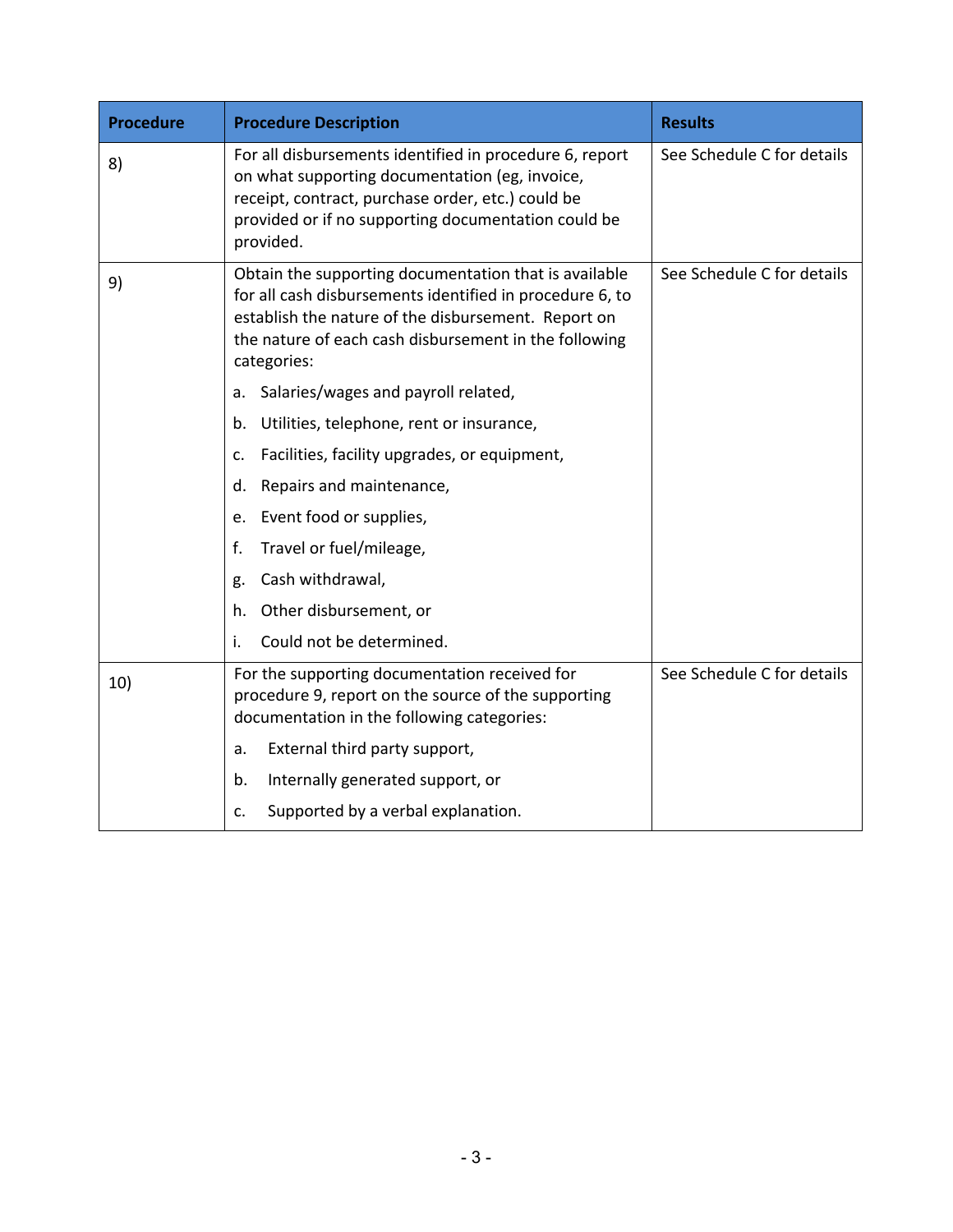| <b>Procedure</b> | <b>Procedure Description</b>                                                                                                                                                                                                                                                                            | <b>Results</b>                                                                                                                                                                                                                                                                                       |  |
|------------------|---------------------------------------------------------------------------------------------------------------------------------------------------------------------------------------------------------------------------------------------------------------------------------------------------------|------------------------------------------------------------------------------------------------------------------------------------------------------------------------------------------------------------------------------------------------------------------------------------------------------|--|
| 11)              | Inquire with relevant personnel of Reichert House, Inc.<br>to identify their processes for processing<br>disbursements. Report a list of controls identified in the<br>processes as described.                                                                                                          | We inquired with Barzella<br>Papa (President & CEO of<br>Community Foundation of<br>North Central Florida) and<br>identified Reichert House,<br>Inc.'s<br>for<br>processes<br>disbursements.                                                                                                         |  |
|                  |                                                                                                                                                                                                                                                                                                         | Controls Identified:<br>1 - Barzella Papa approves<br>all disbursement requests<br>in the software.<br>$\overline{2}$<br>Barzella<br>Papa<br>authorizes<br>distributions<br>up to \$10,000. Over that<br>threshold, a Community<br>Foundation<br><b>Board</b><br>member must also sign<br>the check. |  |
| 12)              | For all disbursements identified in procedure 6,<br>determine whether there is evidence that the controls<br>identified in procedure 11 were performed as designed.<br>Report the results of each disbursement as follows:                                                                              | See Schedule D                                                                                                                                                                                                                                                                                       |  |
|                  | Evidence the control was performed as designed,<br>а.                                                                                                                                                                                                                                                   |                                                                                                                                                                                                                                                                                                      |  |
|                  | No evidence the control was not performed as<br>b.<br>designed, or                                                                                                                                                                                                                                      |                                                                                                                                                                                                                                                                                                      |  |
|                  | Could not be determined.<br>$\mathsf{C}$ .                                                                                                                                                                                                                                                              |                                                                                                                                                                                                                                                                                                      |  |
| 13)              | For all bank accounts inspected, obtain from the bank a<br>listing of authorized check signatories during the period.<br>For all disbursements identified in procedure 6,<br>determine whether checks were only approved by<br>these authorized signatories. Report on all<br>disbursements as follows: | See Schedule D                                                                                                                                                                                                                                                                                       |  |
|                  | Check approved by an authorized signatory,<br>а.                                                                                                                                                                                                                                                        |                                                                                                                                                                                                                                                                                                      |  |
|                  | Check not approved by an authorized signatory,<br>b.                                                                                                                                                                                                                                                    |                                                                                                                                                                                                                                                                                                      |  |
|                  | $N/A$ – disbursement is not a check, or<br>c.                                                                                                                                                                                                                                                           |                                                                                                                                                                                                                                                                                                      |  |
|                  | Could not be determined.<br>d.                                                                                                                                                                                                                                                                          |                                                                                                                                                                                                                                                                                                      |  |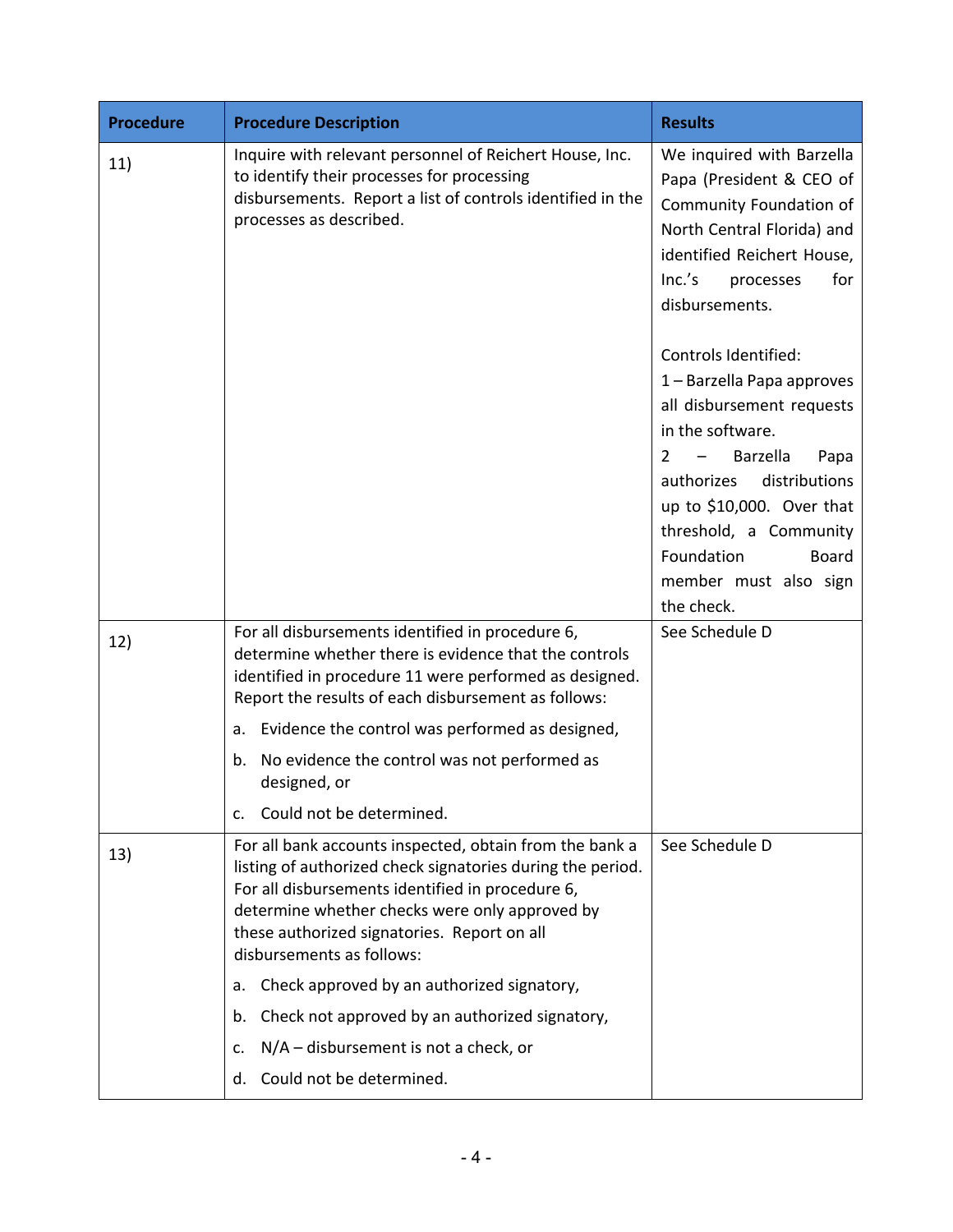| <b>Procedure</b>                   | <b>Procedure Description</b>                                                                                                                                                                                                                                                                                                                                                                                                                                                                                                                          | <b>Results</b>                                                                                                                                                  |  |
|------------------------------------|-------------------------------------------------------------------------------------------------------------------------------------------------------------------------------------------------------------------------------------------------------------------------------------------------------------------------------------------------------------------------------------------------------------------------------------------------------------------------------------------------------------------------------------------------------|-----------------------------------------------------------------------------------------------------------------------------------------------------------------|--|
| 14)                                | For any salaries/wages disbursements identified in<br>procedure 6, obtain the supporting documentation<br>available to determine whether someone other than<br>the recipient of the salaries/wages had signed the<br>check/authorized the disbursement. Report on the<br>authorization of the salary/wages disbursement as<br>follows:                                                                                                                                                                                                                | applicable<br>Not<br>as<br>no<br>salaries/wages<br>disbursements<br>were<br>identified therefore there<br>applicable<br>are<br>no<br>transactions to report on. |  |
|                                    | Authorized by someone other than the recipient,<br>a.                                                                                                                                                                                                                                                                                                                                                                                                                                                                                                 |                                                                                                                                                                 |  |
|                                    | Only authorized by the recipient, or<br>b.                                                                                                                                                                                                                                                                                                                                                                                                                                                                                                            |                                                                                                                                                                 |  |
|                                    | Could not be determined.<br>$C_{\cdot}$                                                                                                                                                                                                                                                                                                                                                                                                                                                                                                               |                                                                                                                                                                 |  |
| <b>Mentoring</b><br><b>Classes</b> |                                                                                                                                                                                                                                                                                                                                                                                                                                                                                                                                                       |                                                                                                                                                                 |  |
| 15)                                | Inquire with relevant personnel of Reichert House, Inc.<br>to identify the dates on which mentoring classes had<br>taken place during the period. Report all the dates of<br>the classes identified. For each mentoring class<br>identified, determine whether a class log/attendee list<br>and class agenda were maintained. Report as follows:<br>Class log/attendee list could be provided, or<br>a.<br>Class log/attendee list could not be provided.<br>b.<br>Class agenda could be provided.<br>c.<br>Class agenda could not be provided.<br>d. | We<br>inquired<br>with<br>personnel of<br>Reichert<br>House, Inc., who were not<br>aware of any mentoring<br>classes which took place<br>during the period.     |  |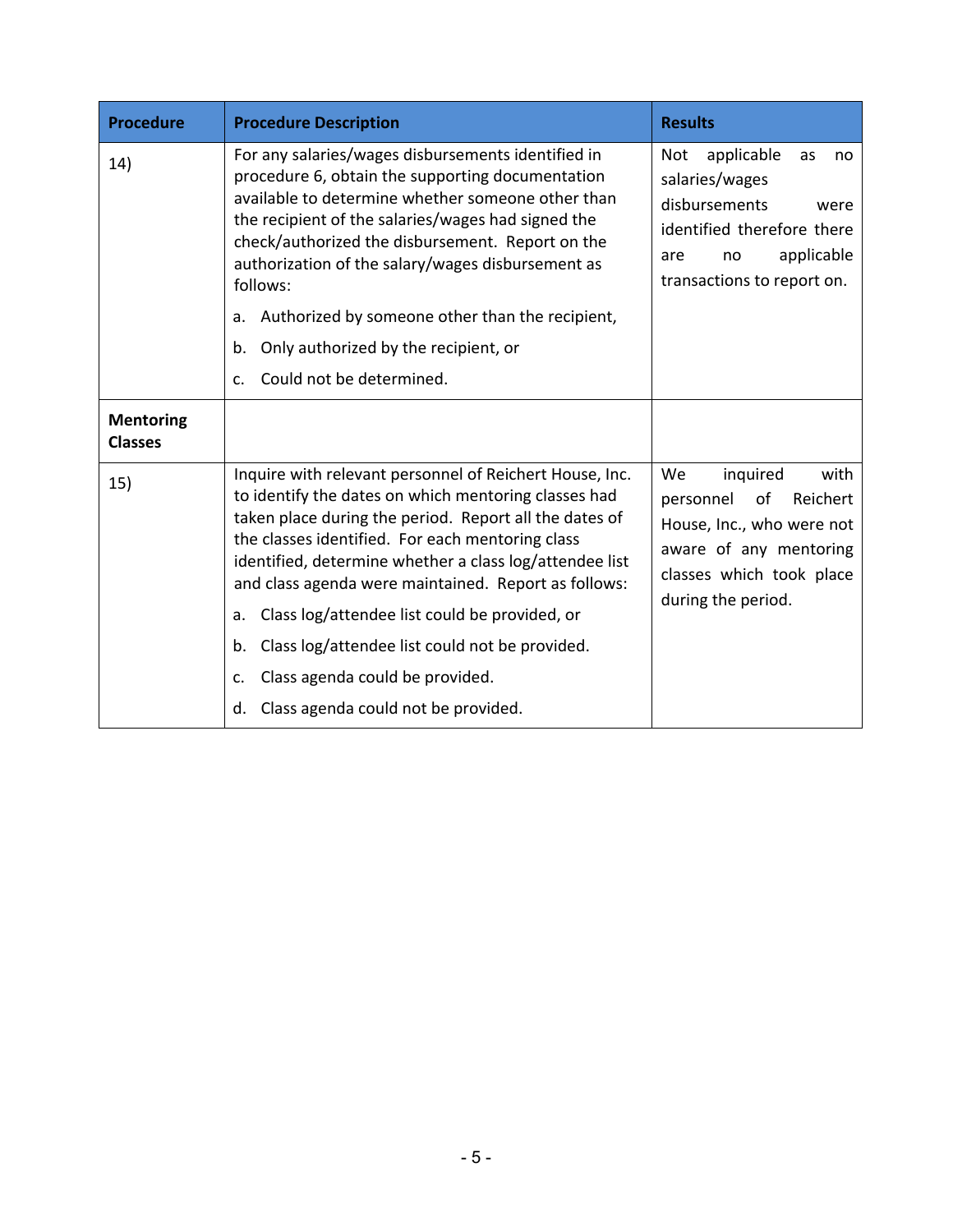This agreed-upon procedures engagement was conducted in accordance with attestation standards established by the American Institute of Certified Public Accountants. We were not engaged to, and did not conduct an examination or review, the objective of which would be the expression of an opinion or conclusion, on the cash receipts, cash disbursements, and mentoring classes. Accordingly, we do not express such an opinion or conclusion. Had we performed additional procedures, other matters might have come to our attention that would have been reported to you.

This report is intended solely for the information and use of the specified party and responsible party, and is not intended to be and should not be used by anyone other than the specified party and responsible party.

Carry Riggs & Ingram, L.L.C.

Gainesville, Florida February 11, 2020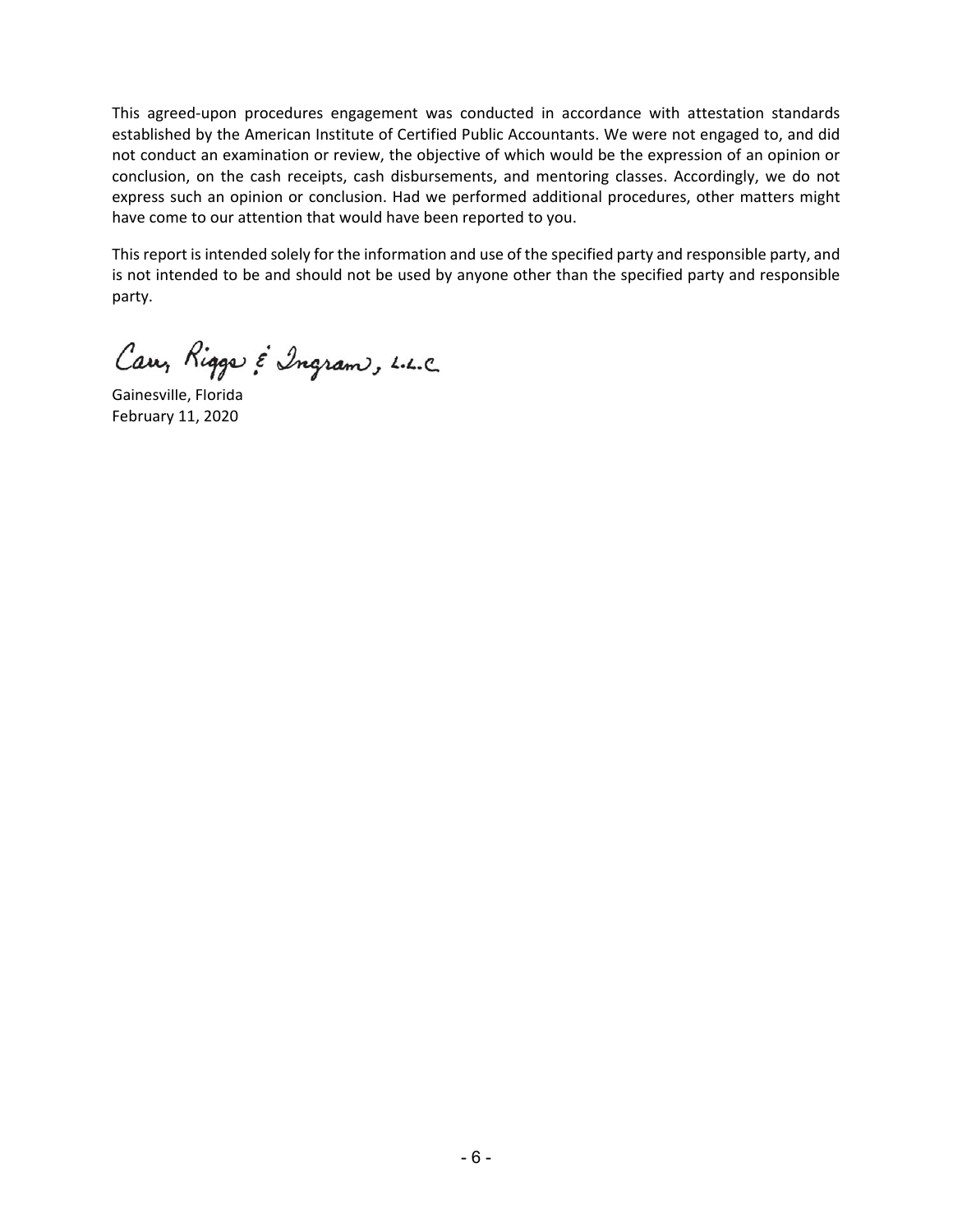# **SCHEDULE A**

Results #1 - We obtained the bank statements of Community Foundation of North Central Florida ("Community Foundation"), which is the custodian of the funds that maintains the bank account within which Reichert House, Inc.'s funds are maintained. Below we have reported the details of the bank account number for which statements have been provided and the period covered by the statements provided.

| <b>Bank Name:</b> | <b>Account Number:</b> | <b>Name on Statement:</b>                               | <b>Date of Statement:</b>                                                                                                                                                           |
|-------------------|------------------------|---------------------------------------------------------|-------------------------------------------------------------------------------------------------------------------------------------------------------------------------------------|
| SunTrust          | 0051003000508          | <b>Community Foundation</b><br>of North Central Florida | January 2016 to December 2018<br>Statements are not available before<br>January 2016, as Reichert House,<br>Inc.'s did not maintain any money<br>in the account prior to this date. |

We also obtained the detail of the transactions within the bank account which relate to Reichert House, Inc. for the period and used these in our Cash Receipts Procedures and Cash Disbursement Procedures. Details of these procedures are included on the following pages.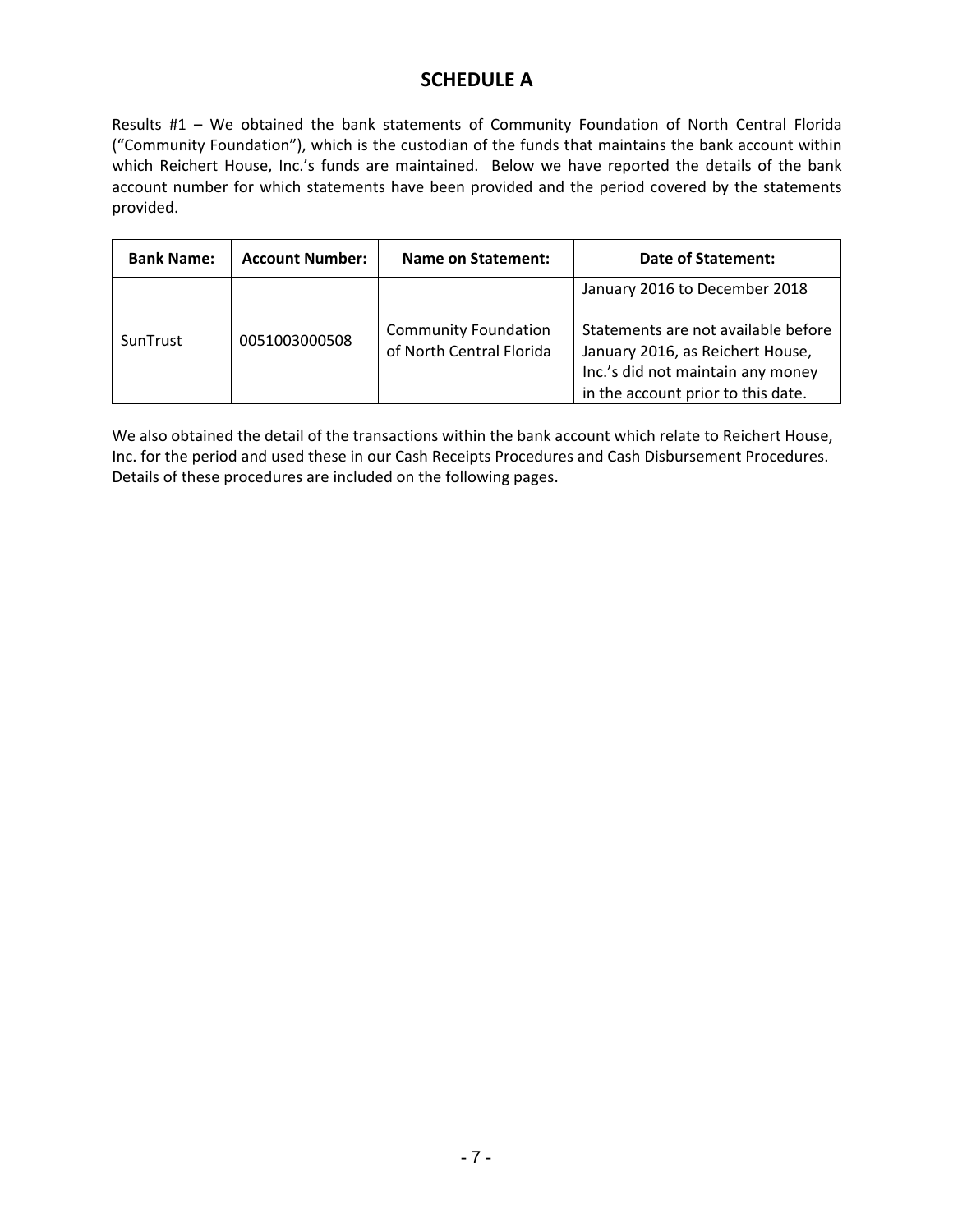## **SCHEDULE B – CASH RECEIPTS PROCEDURES**

Results #2 – We reported, on pages 9 through 12, the date and amount of all cash receipts recorded in the bank statements for the period. Below we have also reported the information in a summarized format showing the results of procedures 3, 4, and 5.

Results #3 – We obtained the supporting documentation that was available for all cash receipts for the period and identified the documented source of the receipt. We reported below on the nature of each cash receipt in the following categories:

- a. Private donation,
- b. Government donation,
- c. Grant funding,
- d. Other receipt,
- e. Could not be determined, or
- f. No documentation provided.

| Results #3                    |      |  |  |
|-------------------------------|------|--|--|
| a - Private donation          | 86%  |  |  |
| b - Government donation       | 0%   |  |  |
| c - Grant funding             | 13%  |  |  |
| d - Other receipt             | 1%   |  |  |
| e - Could not be determined   | 0%   |  |  |
| f - No documentation provided | 0%   |  |  |
| Total                         | 100% |  |  |

Results #4 – For any private or government donations identified in AUP 3, we obtained the supporting documentation available to establish whether any donor restrictions apply. We reported on each donation in the following categories:

- a. Donor restriction applies,
- b. Donor restriction does not apply, or
- c. Could not be determined.

| Results #4                           |      |  |  |
|--------------------------------------|------|--|--|
| a - Donor restriction applies        | 12%  |  |  |
| b - Donor restriction does not apply | 88%  |  |  |
| c - Could not be determined          | በ%   |  |  |
| otal.                                | 100% |  |  |

Results #5 – For any non-private donations, we reported the name of the donating entity. Names of private individual donors are not reported.

| Results #5 |      |  |  |
|------------|------|--|--|
| Nonprivate | 14%  |  |  |
| Private    | 86%  |  |  |
| Total      | 100% |  |  |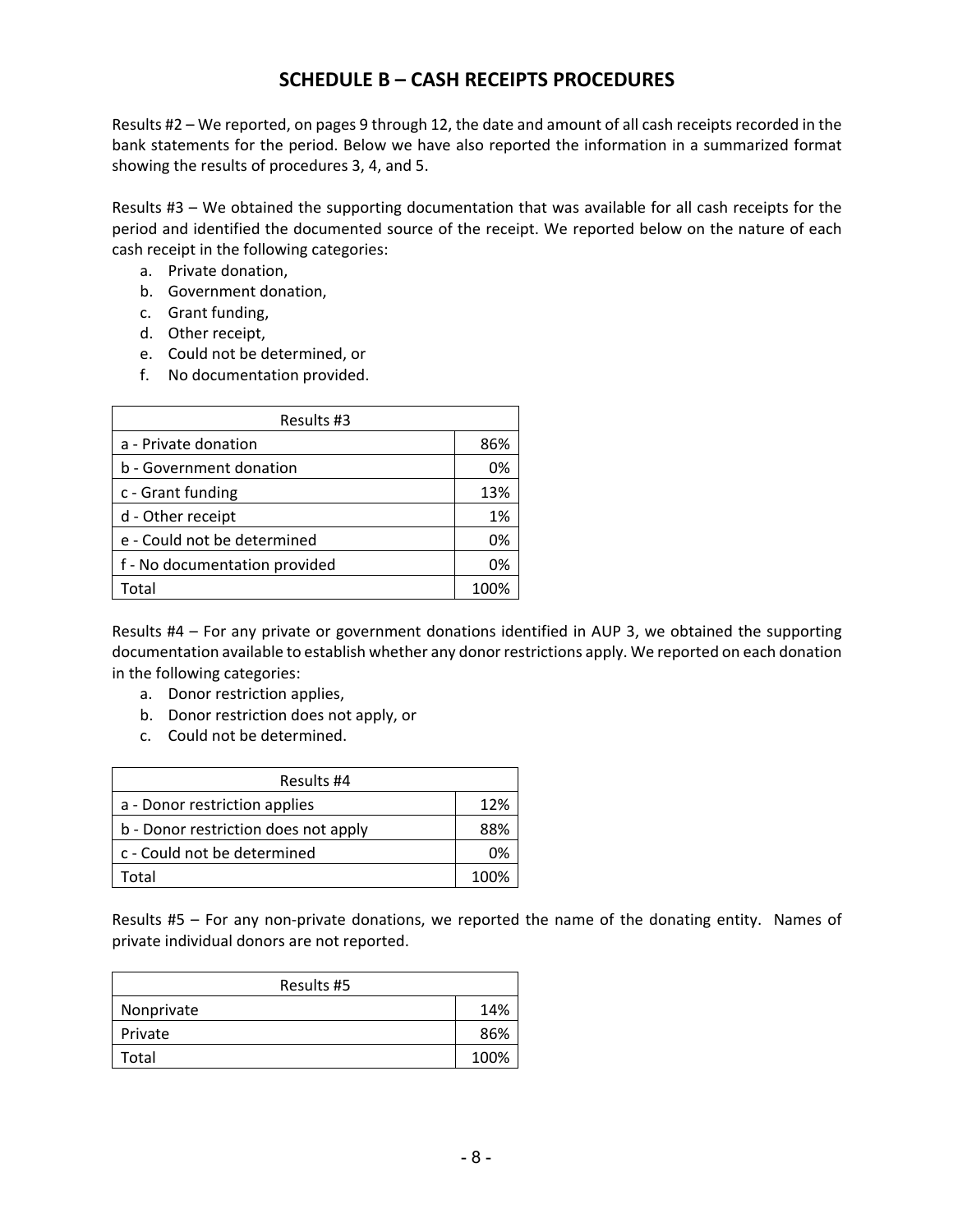| <b>Results #2</b>     |           | <b>Results #3</b> | <b>Results #4</b>    | <b>Results #5</b>                      |
|-----------------------|-----------|-------------------|----------------------|----------------------------------------|
| <b>Bank Statement</b> | Receipt   | <b>Nature of</b>  |                      |                                        |
| Date:                 | Amount:   | Receipt:          | <b>Restrictions:</b> | Donor name:                            |
| 1/1/2016              | 75,000.00 | a                 | a                    | n/a - Private Donor                    |
|                       |           |                   |                      | n/a - Reichert House, Inc. (from the   |
| 2/9/2016              | 7,500.00  | d                 | b                    | closure of other account)              |
|                       |           |                   |                      | United Way of North Central            |
| 11/16/2016            | 5,215.28  | c                 | a                    | Florida                                |
| 11/29/2016            | 99.67     | a                 | $\mathsf b$          | n/a - Private Donor                    |
|                       |           |                   |                      |                                        |
| 12/27/2016            | 500.00    | a                 | b                    | n/a - Private Donor                    |
|                       |           |                   |                      | United Way of North Central            |
| 1/5/2017              | 1,015.67  | $\mathsf{C}$      | a                    | Florida                                |
| 1/20/2017             | 2,500.00  | a                 | $\mathsf b$          | n/a - Private Donor                    |
|                       |           |                   |                      | United Way of North Central            |
| 2/2/2017              | 1,015.67  | c                 | a                    | Florida                                |
|                       |           |                   |                      | United Way of North Central            |
| 3/1/2017              | 1,015.67  | $\mathsf{C}$      | a                    | Florida<br>United Way of North Central |
| 3/2/2017              | 1,015.67  | C                 | a                    | Florida                                |
|                       |           |                   |                      | United Way of North Central            |
| 3/3/2017              | 142.75    | С                 | b                    | Florida                                |
| 3/23/2017             | 45,000.00 | $\mathsf{a}$      | $\mathsf b$          | n/a - Private Donor                    |
|                       |           |                   |                      |                                        |
| 3/23/2017             | 5,000.00  | $\mathsf{a}$      | $\mathsf b$          | n/a - Private Donor                    |
|                       |           |                   |                      | United Way of North Central            |
| 4/4/2017              | 1,015.67  | с                 | a                    | Florida                                |
| 5/3/2017              | 1,015.67  | $\mathsf{C}$      | a                    | United Way of North Central<br>Florida |
|                       |           |                   |                      |                                        |
| 5/5/2017              | 83.73     | $\mathsf a$       | b                    | n/a - Private Donor                    |
|                       |           |                   |                      |                                        |
| 8/11/2017             | 90.36     | a                 | b                    | n/a - Private Donor                    |
| 11/30/2017            | 95.08     | a                 | b                    | n/a - Private Donor                    |
|                       |           |                   |                      |                                        |
| 11/30/2017            | 23.37     | a                 | b                    | n/a - Private Donor                    |
| 12/22/2017            | 500.00    | a                 | b                    | n/a - Private Donor                    |
|                       |           |                   |                      |                                        |
| 12/26/2017            | 1,000.00  | a                 | b                    | n/a - Private Donor                    |
|                       |           |                   |                      |                                        |
| 12/26/2017            | 300.00    | a                 | b                    | n/a - Private Donor                    |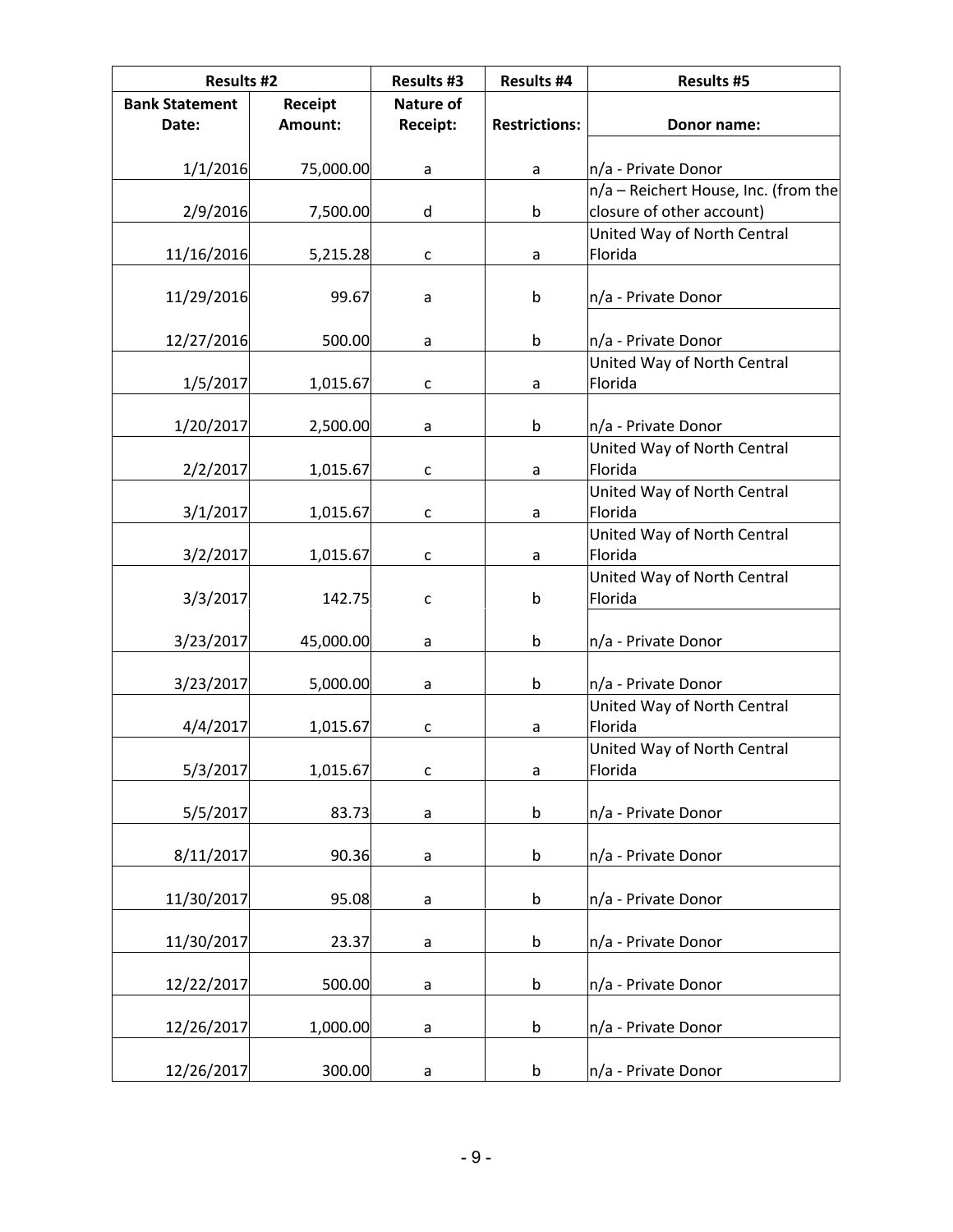| <b>Results #2</b>     |           | <b>Results #3</b> | <b>Results #4</b>    | <b>Results #5</b>   |
|-----------------------|-----------|-------------------|----------------------|---------------------|
| <b>Bank Statement</b> | Receipt   | <b>Nature of</b>  |                      |                     |
| Date:                 | Amount:   | Receipt:          | <b>Restrictions:</b> | Donor name:         |
| 12/26/2017            | 100.00    | a                 | $\mathsf b$          | n/a - Private Donor |
| 12/26/2017            | 100.00    | a                 | $\mathsf b$          | n/a - Private Donor |
| 12/26/2017            | 50.00     | a                 | $\mathsf b$          | n/a - Private Donor |
| 12/26/2017            | 28.00     | a                 | b                    | n/a - Private Donor |
| 1/12/2018             | 15,000.00 | a                 | b                    | n/a - Private Donor |
| 1/12/2018             | 3,500.00  | a                 | $\mathsf b$          | n/a - Private Donor |
| 1/12/2018             | 2,500.00  | a                 | b                    | n/a - Private Donor |
| 1/17/2018             | 500.00    | a                 | $\mathsf b$          | n/a - Private Donor |
| 1/17/2018             | 225.00    | a                 | $\mathsf b$          | n/a - Private Donor |
| 1/17/2018             | 100.00    | a                 | b                    | n/a - Private Donor |
| 1/17/2018             | 100.00    | a                 | $\sf b$              | n/a - Private Donor |
| 1/17/2018             | 100.00    | a                 | $\mathsf b$          | n/a - Private Donor |
| 1/17/2018             | 100.00    | a                 | b                    | n/a - Private Donor |
| 2/15/2018             | 100.00    | a                 | $\mathsf b$          | n/a - Private Donor |
| 2/15/2018             | 100.00    | a                 | b                    | n/a - Private Donor |
| 2/15/2018             | 26.00     | $\mathsf a$       | $\sf b$              | n/a - Private Donor |
| 2/15/2018             | 100.00    | a                 | $\mathsf b$          | n/a - Private Donor |
| 4/5/2018              | 1,500.00  | a                 | b                    | n/a - Private Donor |
| 4/5/2018              | 500.00    | $\mathsf a$       | $\mathsf b$          | n/a - Private Donor |
| 5/17/2018             | 56.71     | a                 | $\mathsf b$          | n/a - Private Donor |
| 7/31/2018             | 100.00    | a                 | b                    | n/a - Private Donor |
| 7/31/2018             | 100.00    | a                 | b                    | n/a - Private Donor |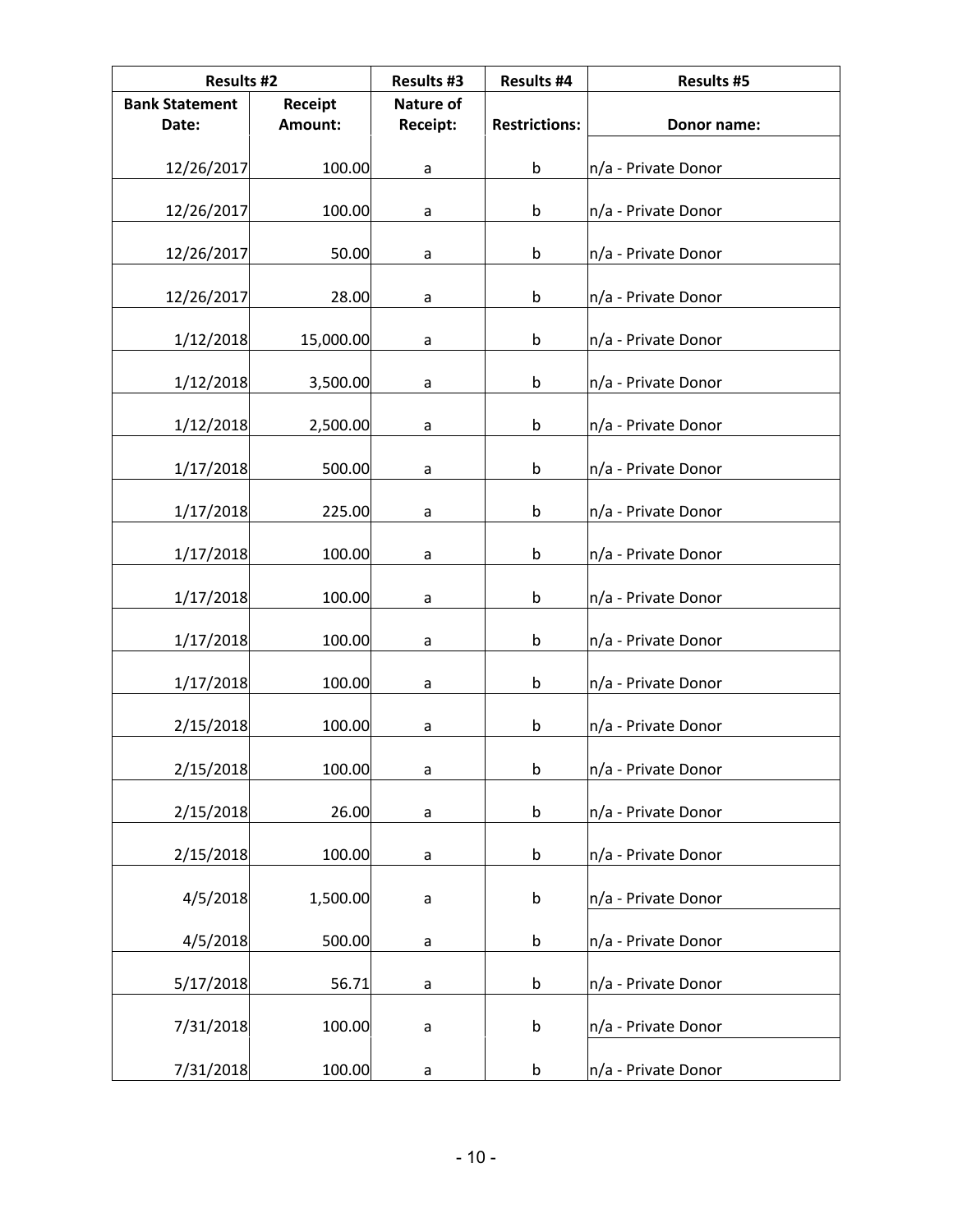| <b>Results #2</b>     |          | <b>Results #3</b> | <b>Results #4</b>    | <b>Results #5</b>   |
|-----------------------|----------|-------------------|----------------------|---------------------|
| <b>Bank Statement</b> | Receipt  | <b>Nature of</b>  |                      |                     |
| Date:                 | Amount:  | Receipt:          | <b>Restrictions:</b> | Donor name:         |
| 7/31/2018             | 150.00   | a                 | $\mathsf b$          | n/a - Private Donor |
| 7/31/2018             | 150.00   | a                 | $\mathsf b$          | n/a - Private Donor |
| 7/31/2018             | 75.00    | a                 | $\mathsf b$          | n/a - Private Donor |
| 7/31/2018             | 65.00    | a                 | b                    | n/a - Private Donor |
| 7/31/2018             | 15.00    | a                 | b                    | n/a - Private Donor |
| 8/7/2018              | 73.94    | a                 | $\mathsf b$          | n/a - Private Donor |
| 9/14/2018             | 100.00   | a                 | b                    | n/a - Private Donor |
| 9/14/2018             | 1,735.00 | a                 | $\mathsf b$          | n/a - Private Donor |
| 9/21/2018             | 48.08    | a                 | $\mathsf b$          | n/a - Private Donor |
| 10/4/2018             | 100.00   | a                 | b                    | n/a - Private Donor |
| 10/4/2018             | 150.00   | a                 | $\sf b$              | n/a - Private Donor |
| 10/4/2018             | 150.00   | a                 | $\mathsf b$          | n/a - Private Donor |
| 10/4/2018             | 150.00   | a                 | b                    | n/a - Private Donor |
| 11/14/2018            | 83.93    | a                 | b                    | n/a - Private Donor |
| 11/20/2018            | 250.00   | a                 | b                    | n/a - Private Donor |
| 11/20/2018            | 150.00   | $\mathsf a$       | $\sf b$              | n/a - Private Donor |
| 11/20/2018            | 150.00   | a                 | $\mathsf b$          | n/a - Private Donor |
| 11/29/2018            | 403.84   | a                 | b                    | n/a - Private Donor |
| 11/29/2018            | 200.00   | $\mathsf a$       | $\mathsf b$          | n/a - Private Donor |
| 11/29/2018            | 48.08    | a                 | $\mathsf b$          | n/a - Private Donor |
| 11/29/2018            | 25.00    | a                 | $\sf b$              | n/a - Private Donor |
| 12/13/2018            | 2,500.00 | a                 | b                    | n/a - Private Donor |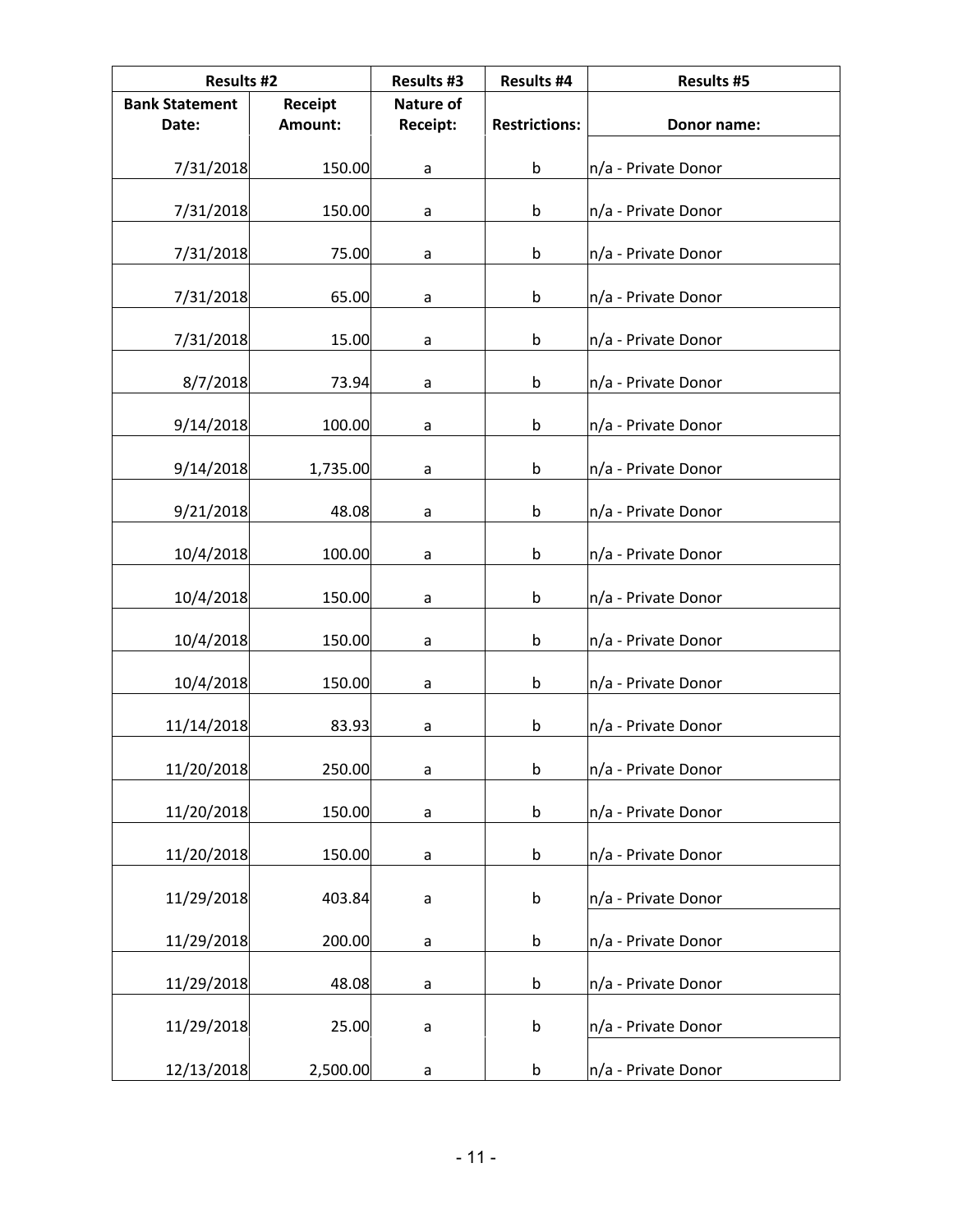|                       | <b>Results #2</b> |                  | <b>Results #4</b>    | <b>Results #5</b>           |
|-----------------------|-------------------|------------------|----------------------|-----------------------------|
| <b>Bank Statement</b> | Receipt           | <b>Nature of</b> |                      |                             |
| Date:                 | Amount:           | Receipt:         | <b>Restrictions:</b> | Donor name:                 |
|                       |                   |                  |                      |                             |
| 12/13/2018            | 1,578.00          | $\mathsf{C}$     | b                    | <b>Community Foundation</b> |
|                       |                   |                  |                      |                             |
| 12/13/2018            | 3,374.65          | $\mathsf{C}$     | b                    | <b>Community Foundation</b> |
| 12/13/2018            | 34.00             | a                | b                    | n/a - Private Donor         |
|                       |                   |                  |                      |                             |
| 12/13/2018            | 1,000.00          | a                | b                    | n/a - Private Donor         |
| 12/13/2018            | 400.00            | a                | a                    | n/a - Private Donor         |
| 12/13/2018            | 250.00            | a                | b                    | n/a - Private Donor         |
|                       |                   |                  |                      |                             |
| 12/13/2018            | 150.00            | a                | b                    | n/a - Private Donor         |
| 12/13/2018            | 150.00            | a                | b                    | n/a - Private Donor         |
|                       |                   |                  |                      |                             |
| 12/13/2018            | 150.00            | a                | b                    | n/a - Private Donor         |
|                       |                   |                  |                      |                             |
| 1/4/2019              | 2,000.00          | a                | b                    | n/a - Private Donor         |
|                       |                   |                  |                      |                             |
| 1/4/2019              | 640.76            | а                | b                    | n/a - Private Donor         |
| 1/4/2019              | 150.00            | а                | b                    | n/a - Private Donor         |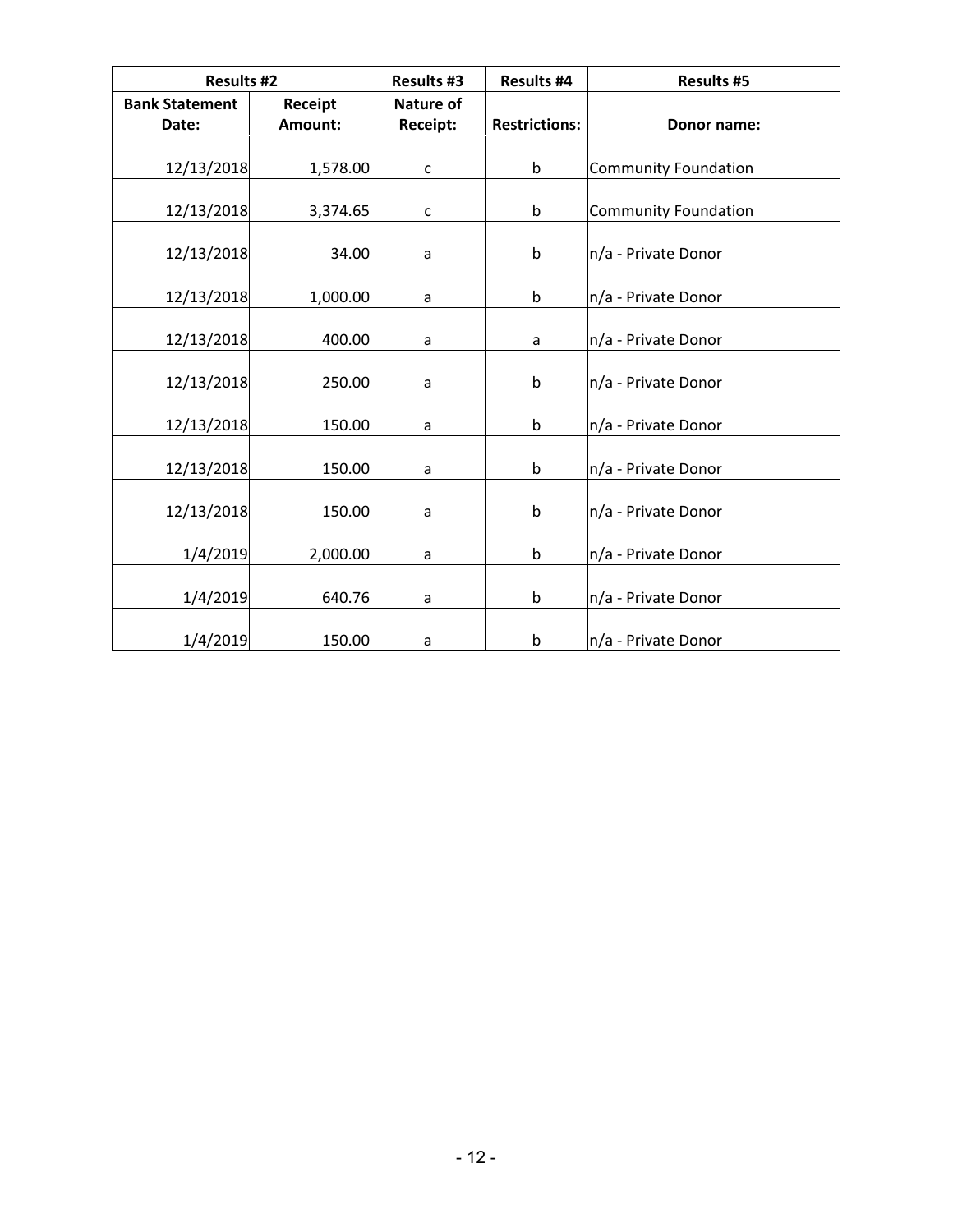### **SCHEDULE C – CASH DISBURSEMENT PROCEDURES**

Results #6 – We reported on pages 15 through 22 the date, amount, and payee of all cash disbursements recorded in the bank statements for the period. Below we have also reported the information in a summarized format showing the results of procedures 7, 8, 9 and 10. On page 23 we have also reported the information in a summarized format showing the results of procedures 12 and 13.

Results #7 - We reported below each payee's known relationship with City of Gainesville or Reichert House, Inc. if known, and reported whether any of the payees were employees of the City, based on an employee list provided by the City, at the date the payment was made.

| Results #7                |      |  |  |
|---------------------------|------|--|--|
| City Employee             | 0%   |  |  |
| <b>Custodian of Funds</b> | 81%  |  |  |
| Grantee                   | 14%  |  |  |
| Vendor                    | 5%   |  |  |
| <b>Total</b>              | 100% |  |  |

Results #8 - For all disbursements identified in procedure 6, we reported below on what supporting documentation (i.e. invoice, receipt, contract, purchase order, etc.) was provided or if no supporting documentation was provided.

| Results #8                                      |      |  |  |  |
|-------------------------------------------------|------|--|--|--|
| Management Fee Schedule                         | 69%  |  |  |  |
| <b>Investment Management Fee Schedule</b>       | 12%  |  |  |  |
| Internal notes recorded in the system detailing |      |  |  |  |
| a verbal / email request                        | 13%  |  |  |  |
| Contract                                        | 3%   |  |  |  |
| Letter from grantor                             | 1%   |  |  |  |
| External email                                  | 1%   |  |  |  |
| Invoice                                         | 1%   |  |  |  |
| Total                                           | 100% |  |  |  |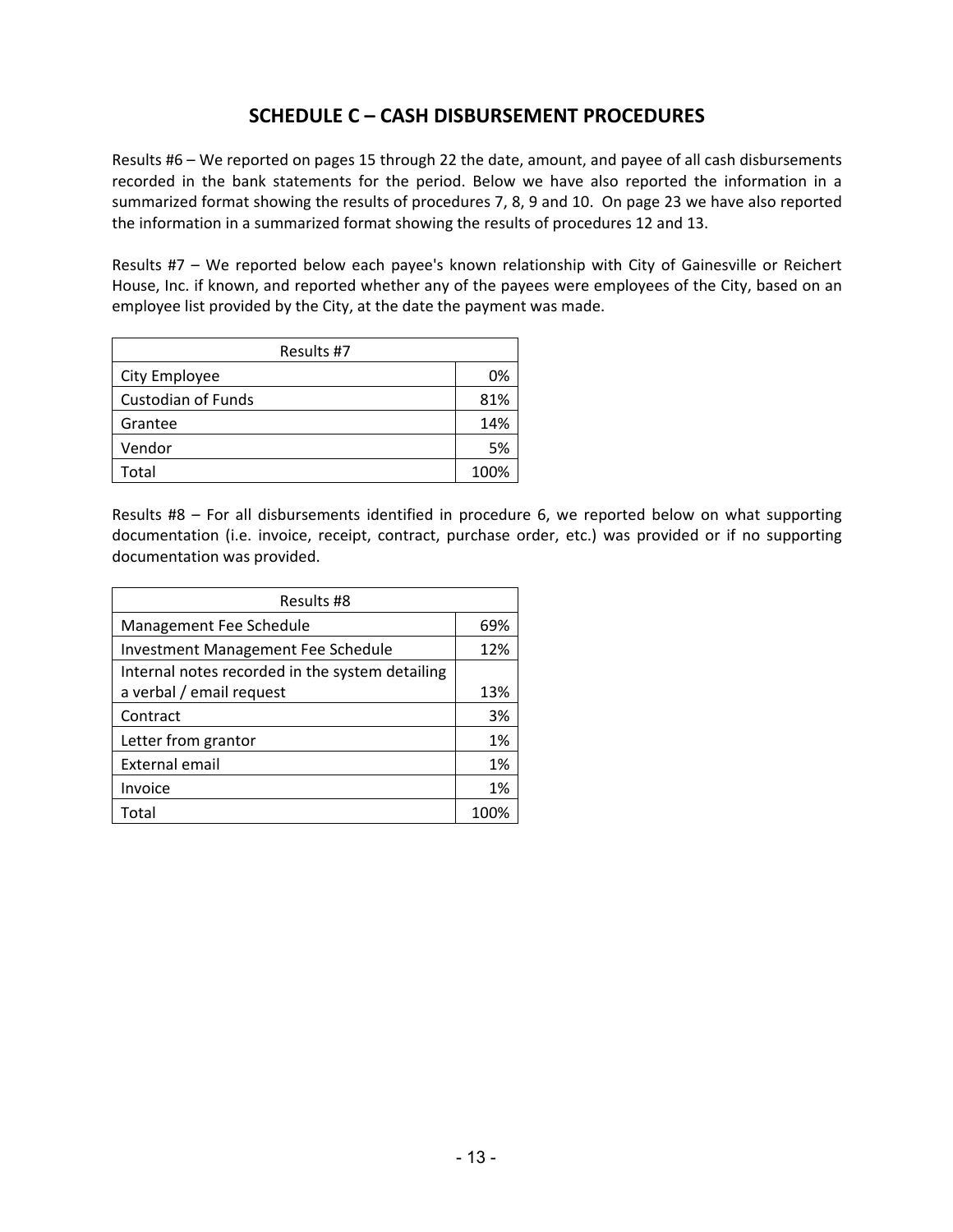Results  $#9 -$  We obtained the supporting documentation that was available for all cash disbursements identified in procedure 6, and established the nature of the disbursement. We reported below on the nature of each cash disbursement in the following categories:

- a. Salaries/wages and payroll related,
- b. Utilities, telephone, rent or insurance,
- c. Facilities, facility upgrades, or equipment,
- d. Repairs and maintenance,
- e. Event food or supplies,
- f. Travel or fuel/mileage,
- g. Cash withdrawal,
- h. Other disbursement, or
- i. Could not be determined.

| Results #9                                      |      |  |  |  |
|-------------------------------------------------|------|--|--|--|
| a - Salaries / wages and payroll related        | 0%   |  |  |  |
| b - Utilities, telephone, rent or insurance     | 0%   |  |  |  |
| c - Facilities, facility upgrades, or equipment | 0%   |  |  |  |
| d - Repairs and maintenance                     | 0%   |  |  |  |
| e - Event food or supplies                      | 0%   |  |  |  |
| f - Travel or fuel/mileage                      | 0%   |  |  |  |
| g - Cash withdrawal                             | 0%   |  |  |  |
| h - Other disbursement                          | 100% |  |  |  |
| i - Could not be determined                     | 0%   |  |  |  |
| Total                                           | 100% |  |  |  |

Results  $#10$  – For the supporting documentation received for procedure 9, we reported below on the source of the supporting documentation in the following categories:

- a. External third party support,
- b. Internally generated support, or
- c. Supported by a verbal explanation.

| Results #10                           |      |  |  |
|---------------------------------------|------|--|--|
| a - External third party support      | 6%   |  |  |
| b - Internally generated support      | 94%  |  |  |
| c - Supported by a verbal explanation | 0%   |  |  |
| otal.                                 | 100% |  |  |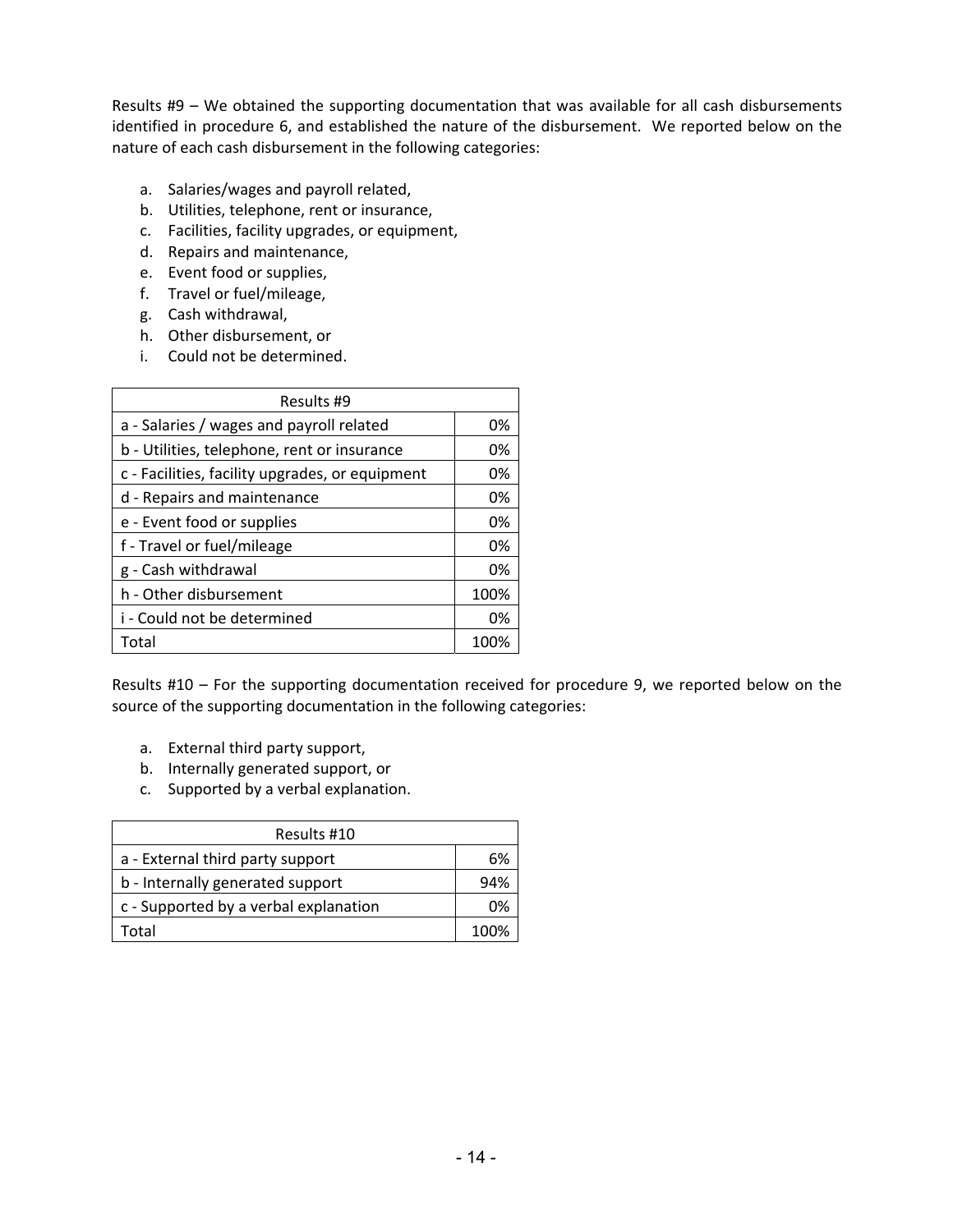| <b>Results #6</b> |         | <b>Results #7</b>                          | <b>Results #8</b>          | <b>Results #9</b>                                    | Results #10   |                                           |
|-------------------|---------|--------------------------------------------|----------------------------|------------------------------------------------------|---------------|-------------------------------------------|
| Date:             | Amount: | Payee:                                     | <b>Payee Relationship:</b> | <b>Supporting Documentation</b><br>Given:            | Nature of the | Source of<br>Disbursement: Documentation: |
| 10/1/2015         |         | 48.84 Community Foundation                 | <b>Custodian of Funds</b>  | Management Fee Schedule                              | h             | b                                         |
| 10/1/2015         |         | 26.09 Community Foundation                 | <b>Custodian of Funds</b>  | <b>Investment Management</b><br><b>Fees Schedule</b> | h.            | b                                         |
| 11/1/2015         |         | 48.75 Community Foundation                 | <b>Custodian of Funds</b>  | Management Fee Schedule                              | h             | b                                         |
| 12/1/2015         |         | 48.62 Community Foundation                 | <b>Custodian of Funds</b>  | Management Fee Schedule                              | h             | b                                         |
| 1/1/2016          |         | 48.51 Community Foundation                 | <b>Custodian of Funds</b>  | Management Fee Schedule                              | h.            | b                                         |
| 1/1/2016          |         | 27.11 Community Foundation                 | <b>Custodian of Funds</b>  | <b>Investment Management</b><br><b>Fees Schedule</b> | h             | b                                         |
| 1/1/2016          |         | 20.97 Community Foundation                 | <b>Custodian of Funds</b>  | Management Fee Schedule                              | h             | b                                         |
| 1/21/2016         |         | 35,000.00 Targeted Training Solutions, Inc | Vendor                     | Contract                                             | h             | a                                         |
| 2/1/2016          |         | 56.76 Community Foundation                 | <b>Custodian of Funds</b>  | Management Fee Schedule                              | h             | b                                         |
| 2/1/2016          |         | 48.58 Community Foundation                 | <b>Custodian of Funds</b>  | Management Fee Schedule                              | h.            | b                                         |
| 3/1/2016          |         | 59.28 Community Foundation                 | <b>Custodian of Funds</b>  | Management Fee Schedule                              | h.            | b                                         |
| 3/1/2016          |         | 48.53 Community Foundation                 | <b>Custodian of Funds</b>  | Management Fee Schedule                              | h.            | b                                         |
| 4/1/2016          |         | 59.20 Community Foundation                 | <b>Custodian of Funds</b>  | Management Fee Schedule                              | h             | b                                         |
| 4/1/2016          |         | 48.59 Community Foundation                 | Custodian of Funds         | Management Fee Schedule                              | h             | b                                         |
| 4/1/2016          |         | 20.16 Community Foundation                 | <b>Custodian of Funds</b>  | <b>Investment Management</b><br><b>Fees Schedule</b> | h.            | b                                         |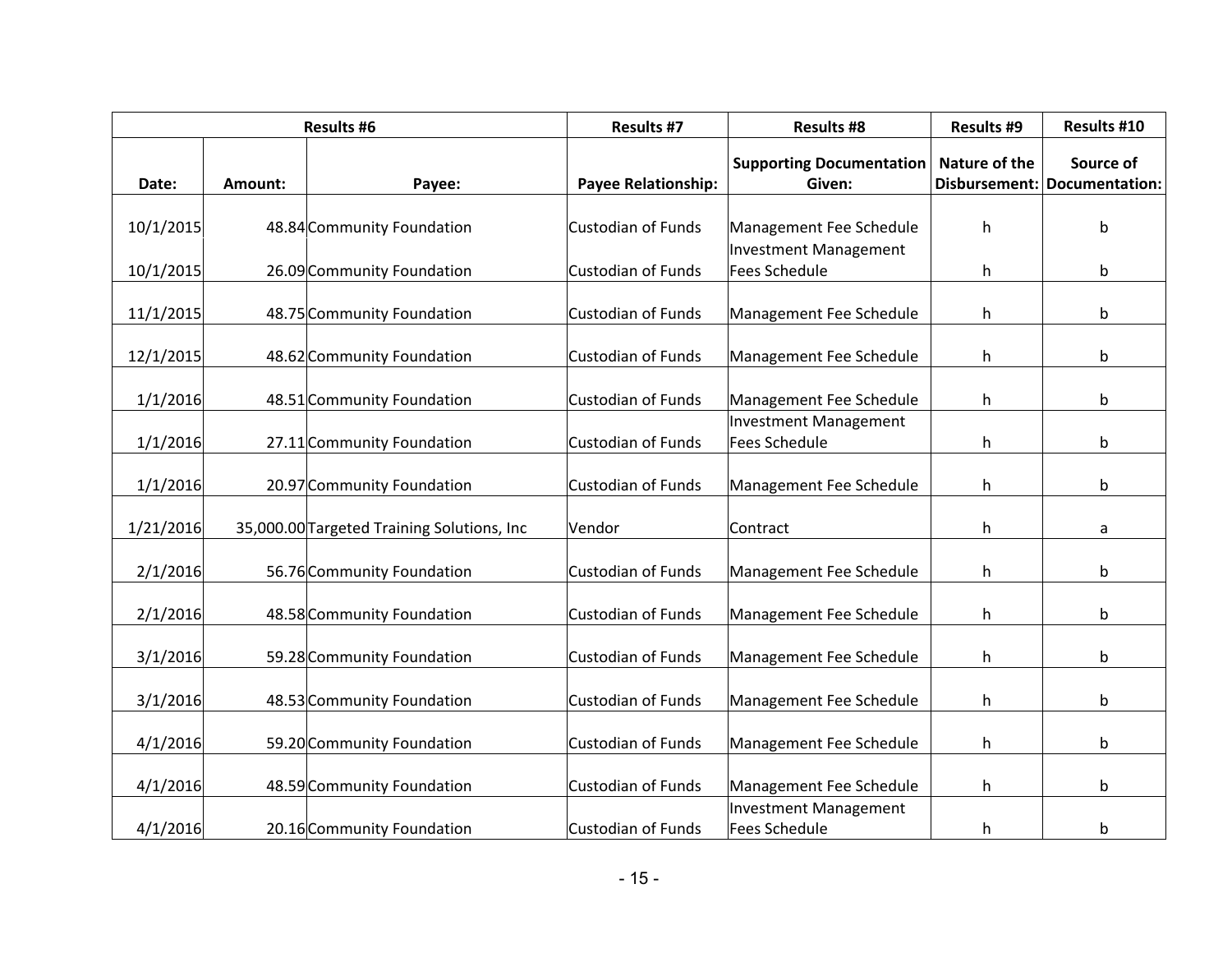| <b>Results #6</b> |         | <b>Results #7</b>                          | <b>Results #8</b>          | <b>Results #9</b>                         | Results #10   |                                           |
|-------------------|---------|--------------------------------------------|----------------------------|-------------------------------------------|---------------|-------------------------------------------|
| Date:             | Amount: | Payee:                                     | <b>Payee Relationship:</b> | <b>Supporting Documentation</b><br>Given: | Nature of the | Source of<br>Disbursement: Documentation: |
| 5/1/2016          |         | 51.07 Community Foundation                 | Custodian of Funds         | Management Fee Schedule                   | h             | b                                         |
| 5/1/2016          |         | 48.56 Community Foundation                 | Custodian of Funds         | Management Fee Schedule                   | h             | b                                         |
| 6/1/2016          |         | 48.49 Community Foundation                 | Custodian of Funds         | Management Fee Schedule                   | h.            | b                                         |
| 6/1/2016          |         | 27.82 Community Foundation                 | Custodian of Funds         | Management Fee Schedule                   | h             | b                                         |
| 6/7/2016          |         | 25,000.00 Targeted Training Solutions, Inc | Vendor                     | Contract                                  | h.            | a                                         |
| 7/1/2016          |         | 48.58 Community Foundation                 | Custodian of Funds         | Management Fee Schedule                   | h.            | b                                         |
| 7/1/2016          |         | 27.78 Community Foundation                 | Custodian of Funds         | Management Fee Schedule                   | h.            | b                                         |
| 7/1/2016          |         | 22.21 Community Foundation                 | Custodian of Funds         | Investment Management<br>Fees Schedule    | h             | b                                         |
| 8/1/2016          |         | 48.50 Community Foundation                 | Custodian of Funds         | Management Fee Schedule                   | h             | b                                         |
| 8/1/2016          |         | 27.75 Community Foundation                 | Custodian of Funds         | Management Fee Schedule                   | h             | b                                         |
| 9/1/2016          |         | 48.42 Community Foundation                 | Custodian of Funds         | Management Fee Schedule                   | h             | b                                         |
| 9/1/2016          |         | 12.09 Community Foundation                 | Custodian of Funds         | Management Fee Schedule                   | h.            | b                                         |
| 9/15/2016         |         | 15,000.00 Targeted Training Solutions, Inc | Vendor                     | Contract                                  | h.            | a                                         |
| 10/1/2016         |         | 48.37 Community Foundation                 | Custodian of Funds         | Management Fee Schedule                   | h             | b                                         |
| 10/1/2016         |         | 27.76 Community Foundation                 | Custodian of Funds         | Investment Management<br>Fees Schedule    | h.            | b                                         |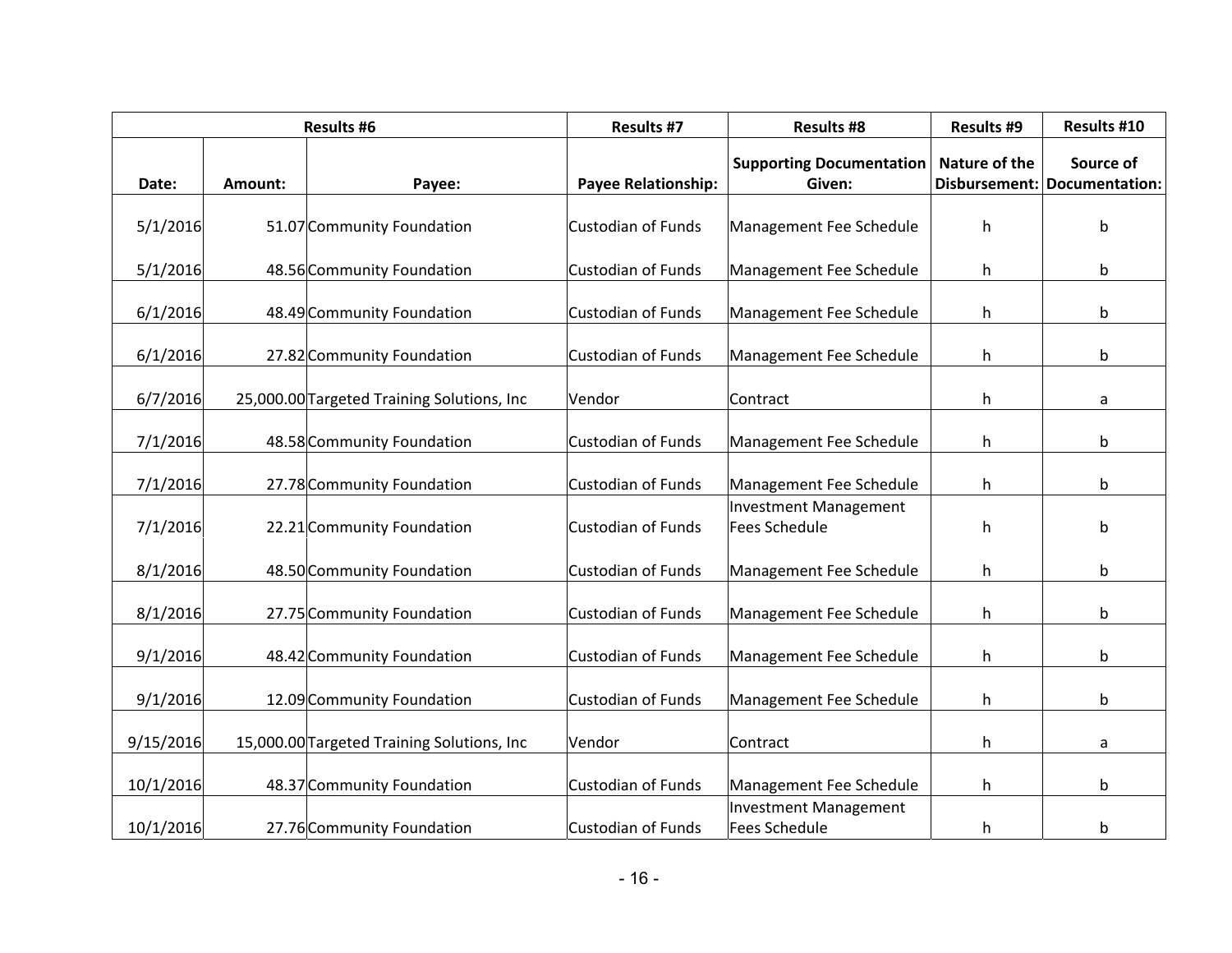| <b>Results #6</b> |         | <b>Results #7</b>          | <b>Results #8</b>          | <b>Results #9</b>                         | Results #10   |                                           |
|-------------------|---------|----------------------------|----------------------------|-------------------------------------------|---------------|-------------------------------------------|
| Date:             | Amount: | Payee:                     | <b>Payee Relationship:</b> | <b>Supporting Documentation</b><br>Given: | Nature of the | Source of<br>Disbursement: Documentation: |
| 10/1/2016         |         | 8.95 Community Foundation  | Custodian of Funds         | Management Fee Schedule                   | h             |                                           |
|                   |         |                            |                            |                                           |               | b                                         |
| 11/1/2016         |         | 48.30 Community Foundation | Custodian of Funds         | Management Fee Schedule                   | h             | b                                         |
| 11/1/2016         |         | 8.94 Community Foundation  | Custodian of Funds         | Management Fee Schedule                   | h.            | b                                         |
| 12/1/2016         |         | 48.21 Community Foundation | Custodian of Funds         | Management Fee Schedule                   | h             | b                                         |
| 12/1/2016         |         | 8.92 Community Foundation  | Custodian of Funds         | Management Fee Schedule                   | h.            | b                                         |
| 1/1/2017          |         | 48.08 Community Foundation | Custodian of Funds         | Management Fee Schedule                   | h.            | b                                         |
| 1/1/2017          |         | 24.63 Community Foundation | Custodian of Funds         | Investment Management<br>Fees Schedule    | h.            | b                                         |
| 1/1/2017          |         | 17.39 Community Foundation | Custodian of Funds         | Management Fee Schedule                   | h             | b                                         |
| 2/1/2017          |         | 48.07 Community Foundation | Custodian of Funds         | Management Fee Schedule                   | h             | b                                         |
| 2/1/2017          |         | 18.29 Community Foundation | Custodian of Funds         | Management Fee Schedule                   | h             | b                                         |
| 3/1/2017          |         | 53.69 Community Foundation | Custodian of Funds         | Management Fee Schedule                   | h             | b                                         |
| 3/1/2017          |         | 19.25 Community Foundation | Custodian of Funds         | Management Fee Schedule                   | h.            | b                                         |
| 4/1/2017          |         | 66.34 Community Foundation | Custodian of Funds         | Management Fee Schedule                   | h             | b                                         |
| 4/1/2017          |         | 24.62 Community Foundation | Custodian of Funds         | Management Fee Schedule                   | h             | b                                         |
| 4/1/2017          |         | 21.04 Community Foundation | Custodian of Funds         | Investment Management<br>Fees Schedule    | h.            | b                                         |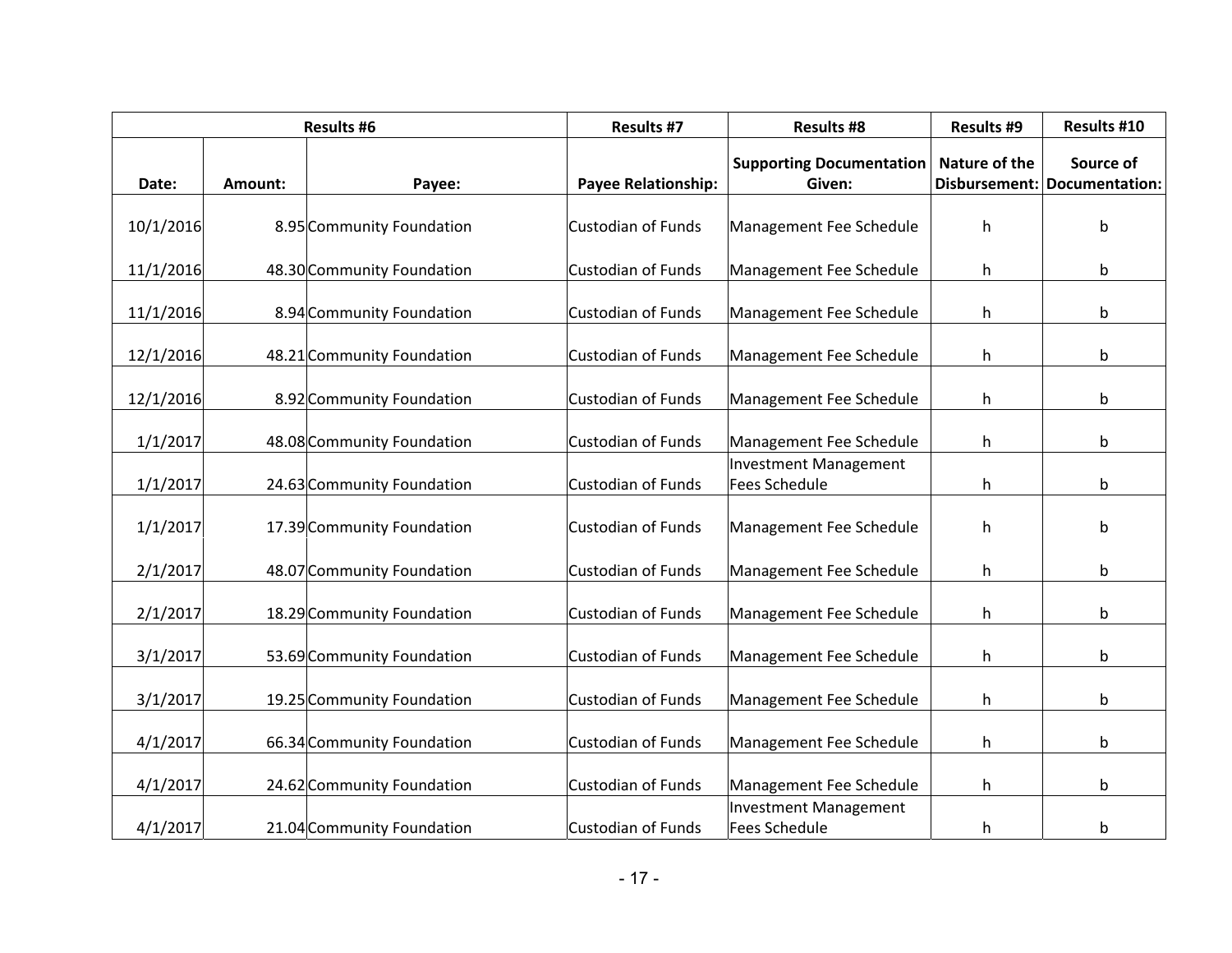| <b>Results #6</b> |                | <b>Results #7</b>                                                           | <b>Results #8</b>          | <b>Results #9</b>                                                      | Results #10   |                                           |
|-------------------|----------------|-----------------------------------------------------------------------------|----------------------------|------------------------------------------------------------------------|---------------|-------------------------------------------|
| Date:             | <b>Amount:</b> | Payee:                                                                      | <b>Payee Relationship:</b> | <b>Supporting Documentation</b><br>Given:                              | Nature of the | Source of<br>Disbursement: Documentation: |
|                   |                |                                                                             |                            |                                                                        |               |                                           |
| 5/1/2017          |                | 74.12 Community Foundation                                                  | <b>Custodian of Funds</b>  | Management Fee Schedule                                                | h.            | b                                         |
| 5/1/2017          |                | 26.40 Community Foundation                                                  | <b>Custodian of Funds</b>  | Management Fee Schedule                                                | h             | b                                         |
| 6/1/2017          |                | 79.11 Community Foundation                                                  | <b>Custodian of Funds</b>  | Management Fee Schedule                                                | h             | b                                         |
| 6/1/2017          |                | 25.62 Community Foundation                                                  | <b>Custodian of Funds</b>  | Management Fee Schedule                                                | h             | b                                         |
| 6/13/2017         |                | 11,172.37 United Way of North Central Florida Grantee                       |                            | Letter to return grant funds                                           | h             | a                                         |
| 7/1/2017          |                | 82.77 Community Foundation                                                  | <b>Custodian of Funds</b>  | Management Fee Schedule                                                | h             | b                                         |
| 7/1/2017          |                | 58.27 Community Foundation                                                  | <b>Custodian of Funds</b>  | <b>Investment Management</b><br><b>Fees Schedule</b>                   | h             | b                                         |
| 7/1/2017          |                | 24.45 Community Foundation                                                  | Custodian of Funds         | Management Fee Schedule                                                | h.            | b                                         |
| 7/28/2017         |                | 2,000.00 Reichert House                                                     | Grantee                    | Internal notes recorded in<br>the system detailing an<br>email request | h.            | b                                         |
| 8/1/2017          |                | 85.49 Community Foundation                                                  | <b>Custodian of Funds</b>  | Management Fee Schedule                                                | h             | b                                         |
| 8/1/2017          |                | 23.34 Community Foundation                                                  | <b>Custodian of Funds</b>  | Management Fee Schedule                                                | h.            | b                                         |
| 9/1/2017          |                | Black on Black Crime Task Force<br>3,333.00 Gainesville-Alachua County Inc. | Grantee                    | Internal notes recorded in<br>the system detailing an<br>email request | h.            | b                                         |
|                   |                |                                                                             |                            |                                                                        |               |                                           |
| 9/1/2017          |                | 87.11 Community Foundation                                                  | <b>Custodian of Funds</b>  | Management Fee Schedule                                                | h.            | b                                         |
| 9/1/2017          |                | 22.41 Community Foundation                                                  | <b>Custodian of Funds</b>  | Management Fee Schedule                                                | h             | b                                         |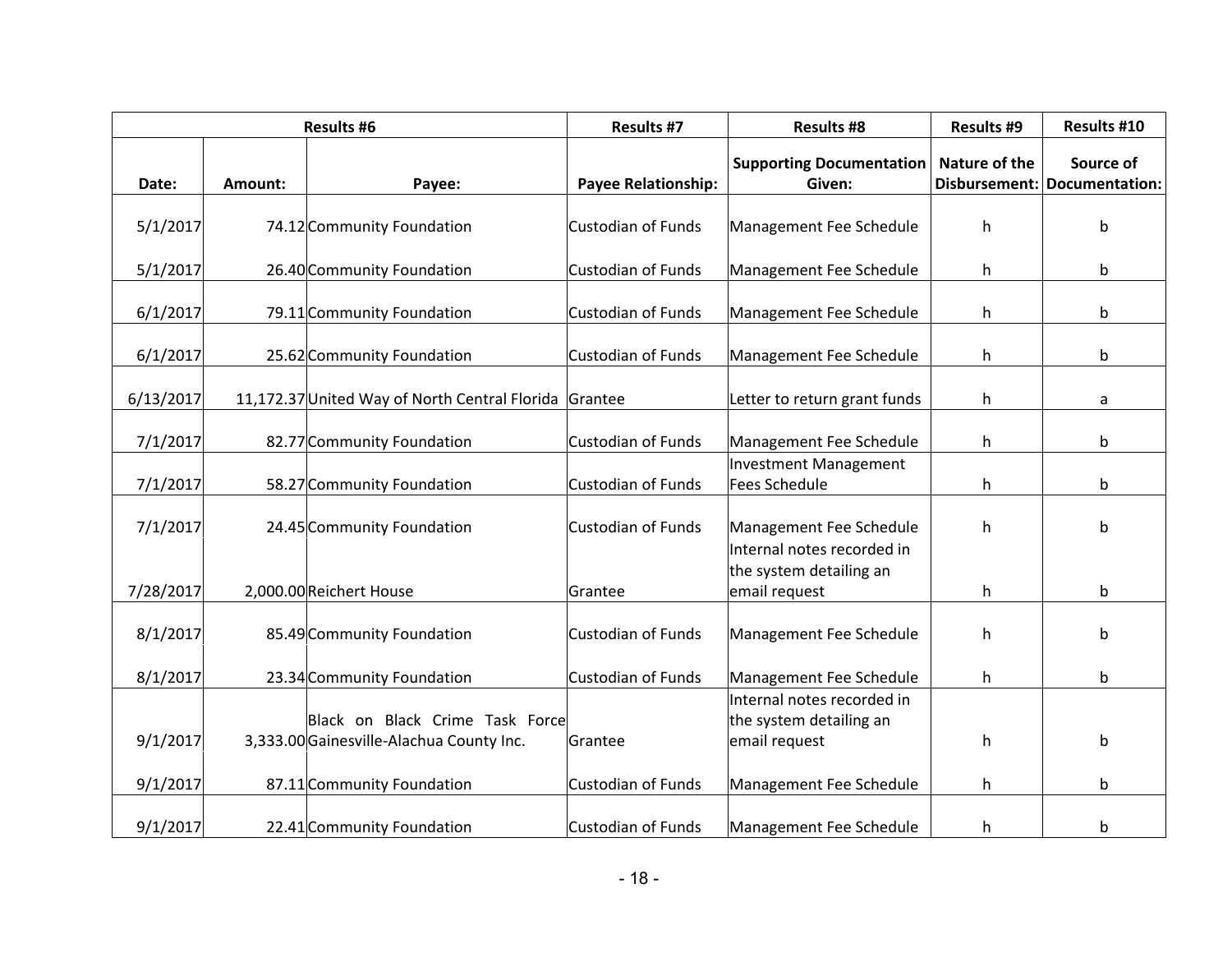| <b>Results #6</b> |         | <b>Results #7</b>                    | <b>Results #8</b>          | <b>Results #9</b>                         | Results #10   |                                           |
|-------------------|---------|--------------------------------------|----------------------------|-------------------------------------------|---------------|-------------------------------------------|
| Date:             | Amount: | Payee:                               | <b>Payee Relationship:</b> | <b>Supporting Documentation</b><br>Given: | Nature of the | Source of<br>Disbursement: Documentation: |
|                   |         |                                      |                            |                                           |               |                                           |
| 10/1/2017         |         | 88.10 Community Foundation           | Custodian of Funds         | Management Fee Schedule                   | h             | b                                         |
|                   |         |                                      |                            | Investment Management                     |               |                                           |
| 10/1/2017         |         | 55.59 Community Foundation           | Custodian of Funds         | Fees Schedule                             | h.            | b                                         |
|                   |         |                                      |                            |                                           |               |                                           |
| 10/1/2017         |         | 21.64 Community Foundation           | Custodian of Funds         | Management Fee Schedule                   | h             | b                                         |
|                   |         |                                      |                            | Internal notes recorded in                |               |                                           |
|                   |         |                                      |                            | the system detailing an                   |               |                                           |
| 10/31/2017        |         | 2,956.81 Mestmaker and Associates    | Vendor                     | email request                             | h.            | b                                         |
|                   |         |                                      |                            |                                           |               |                                           |
| 11/1/2017         |         | 88.83 Community Foundation           | Custodian of Funds         | Management Fee Schedule                   | h.            | b                                         |
|                   |         |                                      | Custodian of Funds         |                                           |               |                                           |
| 11/1/2017         |         | 19.24 Community Foundation           |                            | Management Fee Schedule                   | h             | b                                         |
| 11/24/2017        |         | 20,000.00 Palm Breeze Youth Services | Grantee                    | <b>External Email</b>                     | h             | a                                         |
|                   |         |                                      |                            |                                           |               |                                           |
| 12/31/2017        |         | 96.65 Community Foundation           | Custodian of Funds         | Management Fee Schedule                   | h.            | b                                         |
|                   |         |                                      |                            |                                           |               |                                           |
| 12/31/2017        |         | 21.37 Community Foundation           | Custodian of Funds         | Management Fee Schedule                   | h             | b                                         |
|                   |         |                                      |                            | Internal notes recorded in                |               |                                           |
|                   |         |                                      |                            | the system detailing a verbal             |               |                                           |
| 1/3/2018          |         | 3,374.65 Palm Breeze Youth Services  | Grantee                    | request                                   | h             | b                                         |
|                   |         |                                      |                            | Internal notes recorded in                |               |                                           |
|                   |         |                                      |                            | the system detailing a verbal             |               |                                           |
| 1/3/2018          |         | 1,578.00 Palm Breeze Youth Services  | Grantee                    | request                                   | h             | b                                         |
|                   |         |                                      |                            | Internal notes recorded in                |               |                                           |
|                   |         |                                      |                            | the system detailing a verbal             |               |                                           |
| 1/5/2018          |         | 1,578.00 Palm Breeze Youth Services  | Grantee                    | request                                   | h.            | b                                         |
|                   |         |                                      |                            |                                           |               |                                           |
| 1/31/2018         |         | 90.23 Community Foundation           | Custodian of Funds         | Management Fee Schedule                   | h             | b                                         |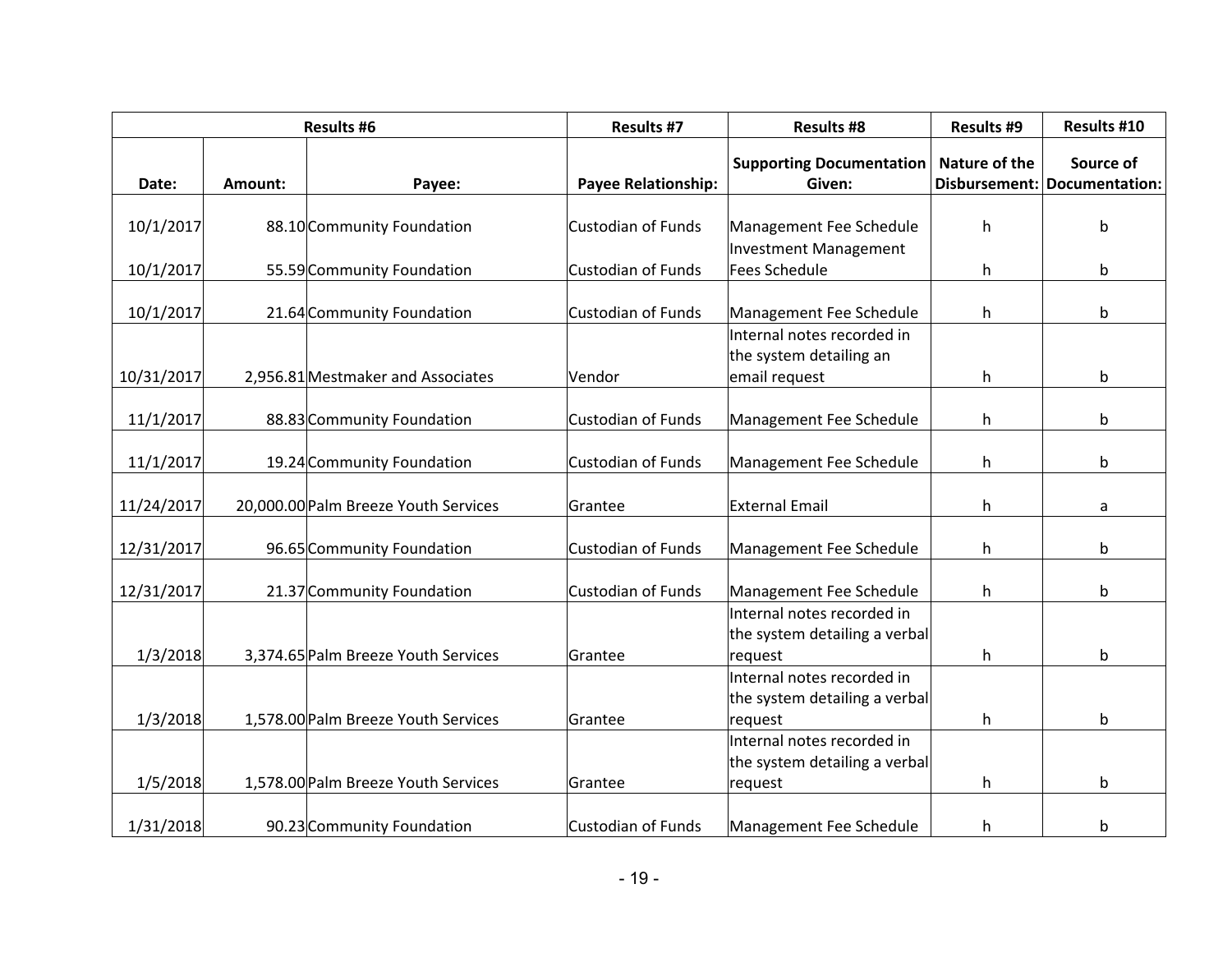| Results #6 |         | <b>Results #7</b>                    | <b>Results #8</b>          | <b>Results #9</b>                                                      | Results #10   |                                           |
|------------|---------|--------------------------------------|----------------------------|------------------------------------------------------------------------|---------------|-------------------------------------------|
| Date:      | Amount: | Payee:                               | <b>Payee Relationship:</b> | <b>Supporting Documentation</b><br>Given:                              | Nature of the | Source of<br>Disbursement: Documentation: |
| 1/31/2018  |         | 13.56 Community Foundation           | <b>Custodian of Funds</b>  | Management Fee Schedule                                                | h             | b                                         |
| 2/9/2018   |         | 10,000.00 Palm Breeze Youth Services | Grantee                    | Internal notes recorded in<br>the system detailing a verbal<br>request | h.            | b                                         |
| 2/16/2018  |         | 7,500.00 Palm Breeze Youth Services  | Grantee                    | Internal notes recorded in<br>the system detailing an<br>email request | h             | b                                         |
| 2/28/2018  |         | 90.05 Community Foundation           | <b>Custodian of Funds</b>  | Management Fee Schedule                                                | h.            | b                                         |
| 2/28/2018  |         | 40.18 Community Foundation           | <b>Custodian of Funds</b>  | <b>Investment Management</b><br><b>Fees Schedule</b>                   | h             | b                                         |
| 2/28/2018  |         | 4.17 Community Foundation            | <b>Custodian of Funds</b>  | Management Fee Schedule                                                | h             | b                                         |
| 3/31/2018  |         | 90.06 Community Foundation           | <b>Custodian of Funds</b>  | Management Fee Schedule                                                | h             | b                                         |
| 3/31/2018  |         | 4.17 Community Foundation            | <b>Custodian of Funds</b>  | Management Fee Schedule                                                | h             | b                                         |
| 4/30/2018  |         | 89.94 Community Foundation           | <b>Custodian of Funds</b>  | Management Fee Schedule                                                | h             | b                                         |
| 4/30/2018  |         | 47.89 Community Foundation           | Custodian of Funds         | <b>Investment Management</b><br><b>Fees Schedule</b>                   | h             | b                                         |
| 4/30/2018  |         | 6.66 Community Foundation            | <b>Custodian of Funds</b>  | Management Fee Schedule                                                | h.            | b                                         |
| 5/31/2018  |         | 90.12 Community Foundation           | <b>Custodian of Funds</b>  | Management Fee Schedule                                                | h             | b                                         |
| 5/31/2018  |         | 6.72 Community Foundation            | <b>Custodian of Funds</b>  | Management Fee Schedule                                                | h             | b                                         |
| 6/30/2018  |         | 90.05 Community Foundation           | <b>Custodian of Funds</b>  | Management Fee Schedule                                                | h             | b                                         |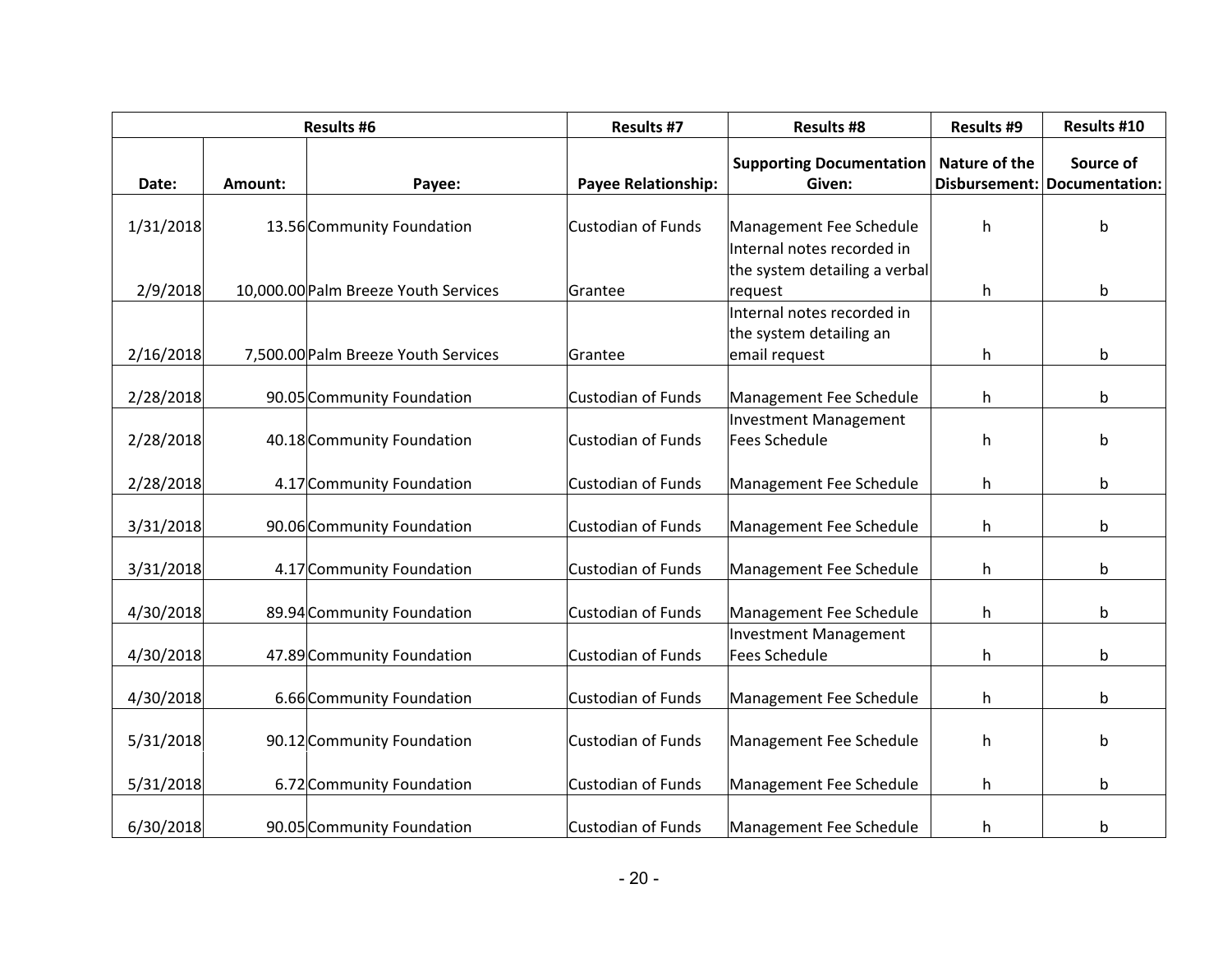| <b>Results #6</b> |         | <b>Results #7</b>                   | <b>Results #8</b>          | <b>Results #9</b>                                                      | Results #10   |                                           |
|-------------------|---------|-------------------------------------|----------------------------|------------------------------------------------------------------------|---------------|-------------------------------------------|
| Date:             | Amount: | Payee:                              | <b>Payee Relationship:</b> | <b>Supporting Documentation</b><br>Given:                              | Nature of the | Source of<br>Disbursement: Documentation: |
| 6/30/2018         |         | 6.72 Community Foundation           | <b>Custodian of Funds</b>  | Management Fee Schedule                                                | h             | b                                         |
| 7/31/2018         |         | 90.00 Community Foundation          | <b>Custodian of Funds</b>  | Management Fee Schedule                                                | h             | b                                         |
| 7/31/2018         |         | 54.30 Community Foundation          | <b>Custodian of Funds</b>  | Investment Management<br>Fees Schedule                                 | h.            | b                                         |
| 7/31/2018         |         | 6.71 Community Foundation           | <b>Custodian of Funds</b>  | Management Fee Schedule                                                | h             | b                                         |
| 8/2/2018          |         | 655.00 Palm Breeze Youth Services   | Grantee                    | Internal notes recorded in<br>the system detailing a verbal<br>request | h             | b                                         |
| 8/31/2018         |         | 90.15 Community Foundation          | <b>Custodian of Funds</b>  | Management Fee Schedule                                                | h             | b                                         |
| 8/31/2018         |         | 6.79 Community Foundation           | <b>Custodian of Funds</b>  | Management Fee Schedule                                                | h.            | b                                         |
| 9/24/2018         |         | 2,300.00 Dean G. Poole, CPA         | Vendor                     | Invoice                                                                | h.            | a                                         |
| 9/30/2018         |         | 90.09 Community Foundation          | <b>Custodian of Funds</b>  | Management Fee Schedule                                                | h.            | b                                         |
| 9/30/2018         |         | 3.97 Community Foundation           | <b>Custodian of Funds</b>  | Management Fee Schedule                                                | h             | b                                         |
| 10/4/2018         |         | 1,835.00 Palm Breeze Youth Services | Grantee                    | Internal notes recorded in<br>the system detailing a verbal<br>request | h.            | b                                         |
| 10/31/2018        |         | 90.00 Community Foundation          | <b>Custodian of Funds</b>  | Management Fee Schedule                                                | h             | b                                         |
| 10/31/2018        |         | 52.01 Community Foundation          | <b>Custodian of Funds</b>  | <b>Investment Management</b><br>Fees Schedule                          | h             | b                                         |
| 10/31/2018        |         | 4.65 Community Foundation           | <b>Custodian of Funds</b>  | Management Fee Schedule                                                | h.            | b                                         |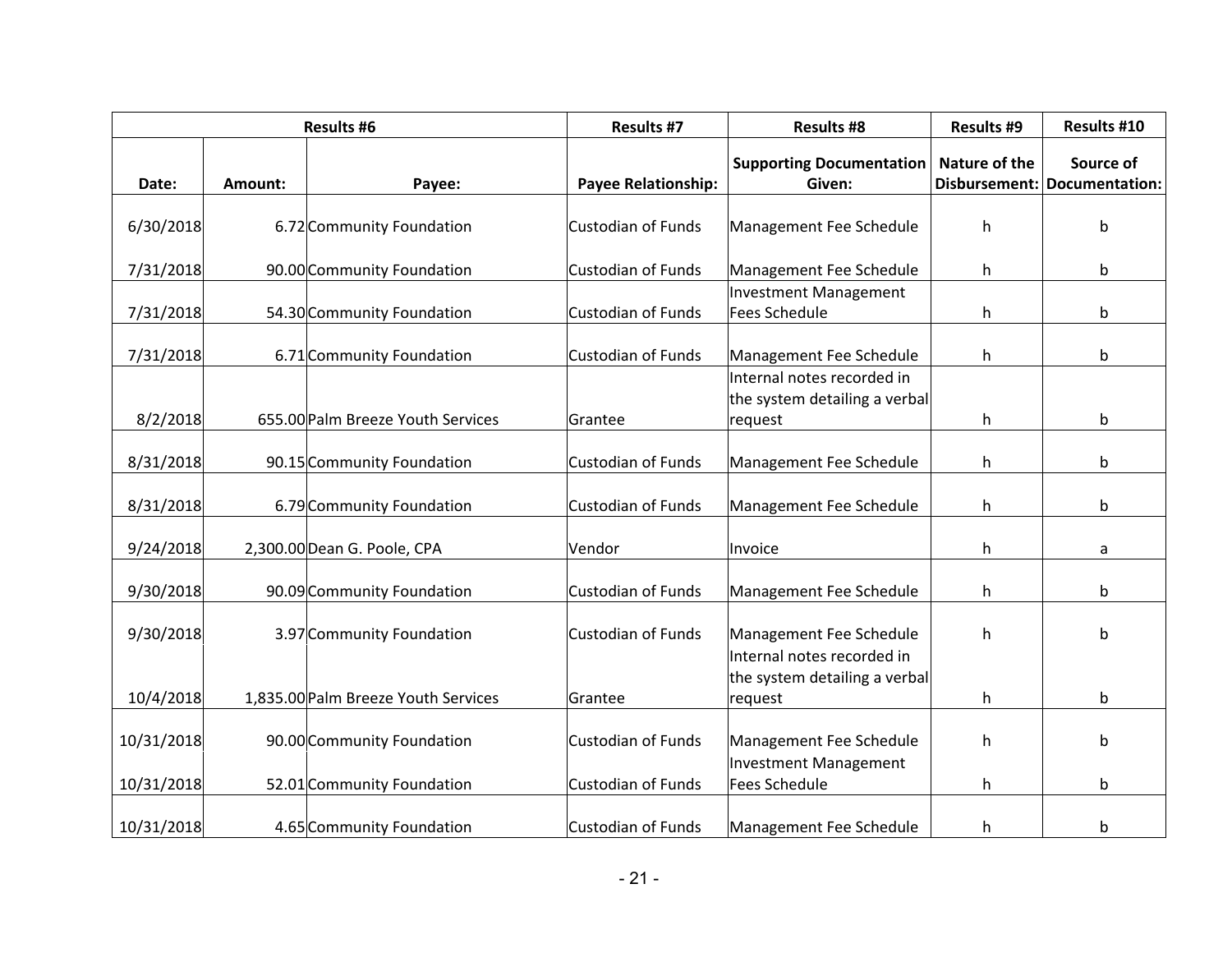| <b>Results #6</b> |         |                                        | <b>Results #7</b>          | <b>Results #8</b>                                           | <b>Results #9</b> | <b>Results #10</b>                          |
|-------------------|---------|----------------------------------------|----------------------------|-------------------------------------------------------------|-------------------|---------------------------------------------|
| Date:             | Amount: | Payee:                                 | <b>Payee Relationship:</b> | <b>Supporting Documentation</b><br>Given:                   | Nature of the     | Source of<br>Disbursement:   Documentation: |
|                   |         |                                        |                            |                                                             |                   |                                             |
| 11/30/2018        |         | 90.14 Community Foundation             | lCustodian of Funds        | Management Fee Schedule                                     | h.                | b                                           |
| 11/30/2018        |         | 5.60 Community Foundation              | Custodian of Funds         | Management Fee Schedule                                     | h.                | b                                           |
|                   |         |                                        |                            | Internal notes recorded in                                  |                   |                                             |
|                   |         | Black on Black Crime Task Force        |                            | the system detailing a verbal                               |                   |                                             |
| 12/12/2018        |         | 550.00 Gainesville-Alachua County Inc. | lGrantee                   | request                                                     | h.                | b                                           |
|                   |         |                                        |                            | Internal notes recorded in                                  |                   |                                             |
|                   |         | Black on Black Crime Task Force        |                            | the system detailing a verbal                               |                   |                                             |
| 12/13/2018        |         | 450.00 Gainesville-Alachua County Inc. | lGrantee                   | request                                                     | h.                | b                                           |
|                   |         |                                        |                            | Internal notes recorded in<br>the system detailing a verbal |                   |                                             |
| 12/21/2018        |         | 400.00 Palm Breeze Youth Services      | lGrantee                   | request                                                     | h.                | b                                           |
| 12/31/2018        |         | 180.28 Community Foundation            | Custodian of Funds         | Management Fee Schedule                                     | h.                | b                                           |
| 12/31/2018        |         | 90.47 Community Foundation             | Custodian of Funds         | Management Fee Schedule                                     | h.                | b                                           |
|                   |         |                                        |                            | Internal notes recorded in                                  |                   |                                             |
|                   |         |                                        |                            | the system detailing a verbal                               |                   |                                             |
| 1/2/2019          |         | 3,500.00 Palm Breeze Youth Services    | lGrantee                   | request                                                     | h.                | b                                           |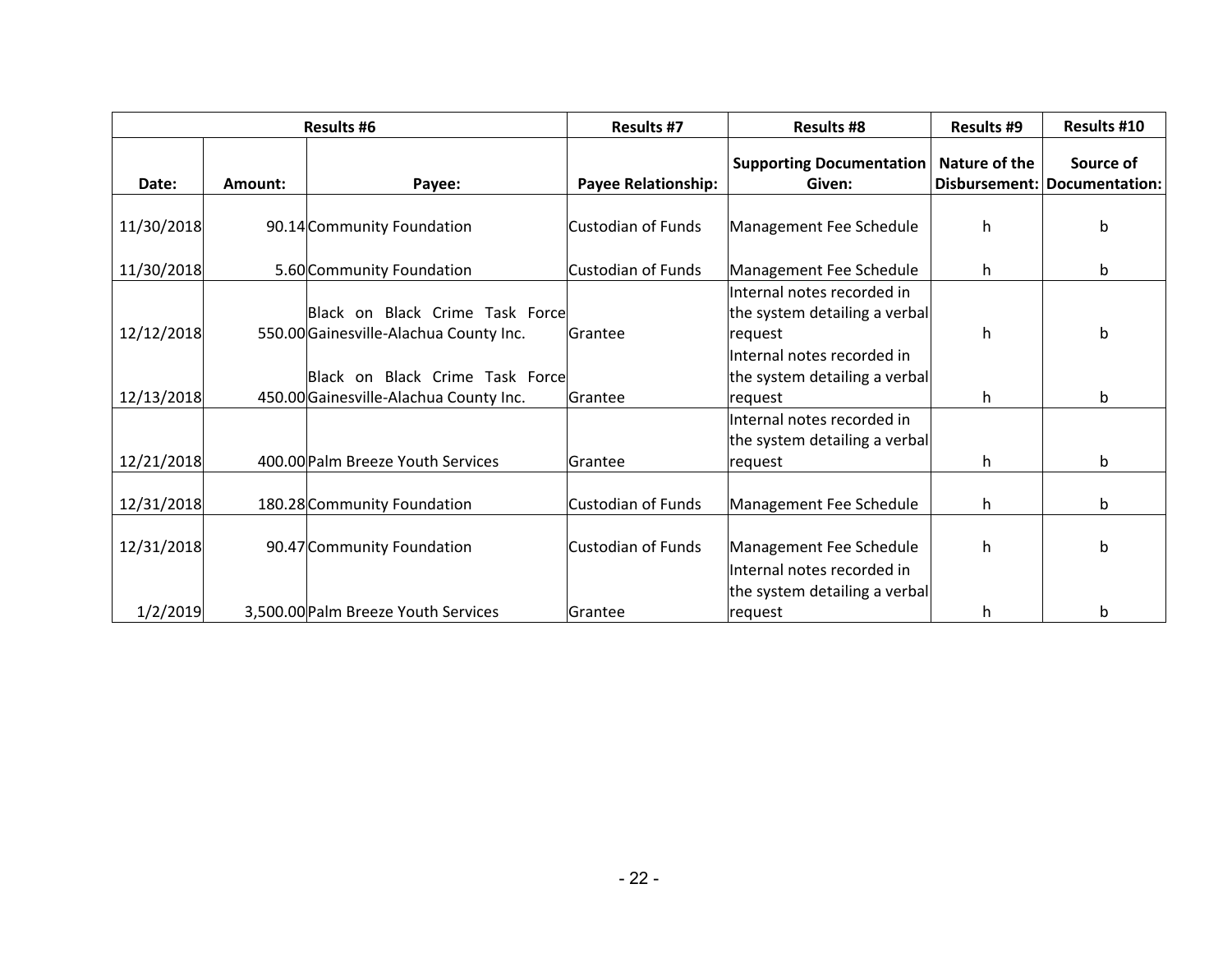## **SCHEDULE D – CASH DISBURSEMENT PROCEDURES**

Results #12 – For all disbursements identified in AUP 6, we determined whether there was evidence that the controls identified in AUP 11 were performed as designed. We reported below the results of each disbursement as follows:

- a. Evidence the control was performed as designed,
- b. No evidence the control was not performed as designed, or
- c. Could not be determined.

| Results #12                       |      |  |  |
|-----------------------------------|------|--|--|
| a - Evidence of control performed | 100% |  |  |
| b - No evidence of control        | በ%   |  |  |
| c - Could not be determined       | በ%   |  |  |
| otal.                             | 1በበ% |  |  |

Results #13 – For all bank accounts inspected, we obtained from the bank a listing of authorized check signatories during the period. For all disbursements identified in procedure 6, we determined whether checks were only approved by these authorized signatories. We reported below on all disbursements as follows:

- a. Check approved by an authorized signatory,
- b. Check not approved by an authorized signatory,
- c. N/A ‐ disbursement is not a check, or
- d. Could not be determined.

| Results #13                 |      |  |  |
|-----------------------------|------|--|--|
| a - Check approved          | 17%  |  |  |
| b - Check not approved      | 0%   |  |  |
| c - $N/A$ – not a check     | 83%  |  |  |
| d - Could not be determined | 0%   |  |  |
| 'otal                       | 100% |  |  |

| <b>Results #6</b> |         |                             | Results #12                             | Results #13                               |
|-------------------|---------|-----------------------------|-----------------------------------------|-------------------------------------------|
| Date:             | Amount: | Payee:                      | Control<br>performed<br>as<br>designed? | <b>Authorized</b><br>check<br>signatories |
| 10/1/2015         | 48.84   | <b>Community Foundation</b> | a                                       | C                                         |
| 10/1/2015         | 26.09   | <b>Community Foundation</b> | a                                       | c                                         |
| 11/1/2015         | 48.75   | <b>Community Foundation</b> | a                                       | c                                         |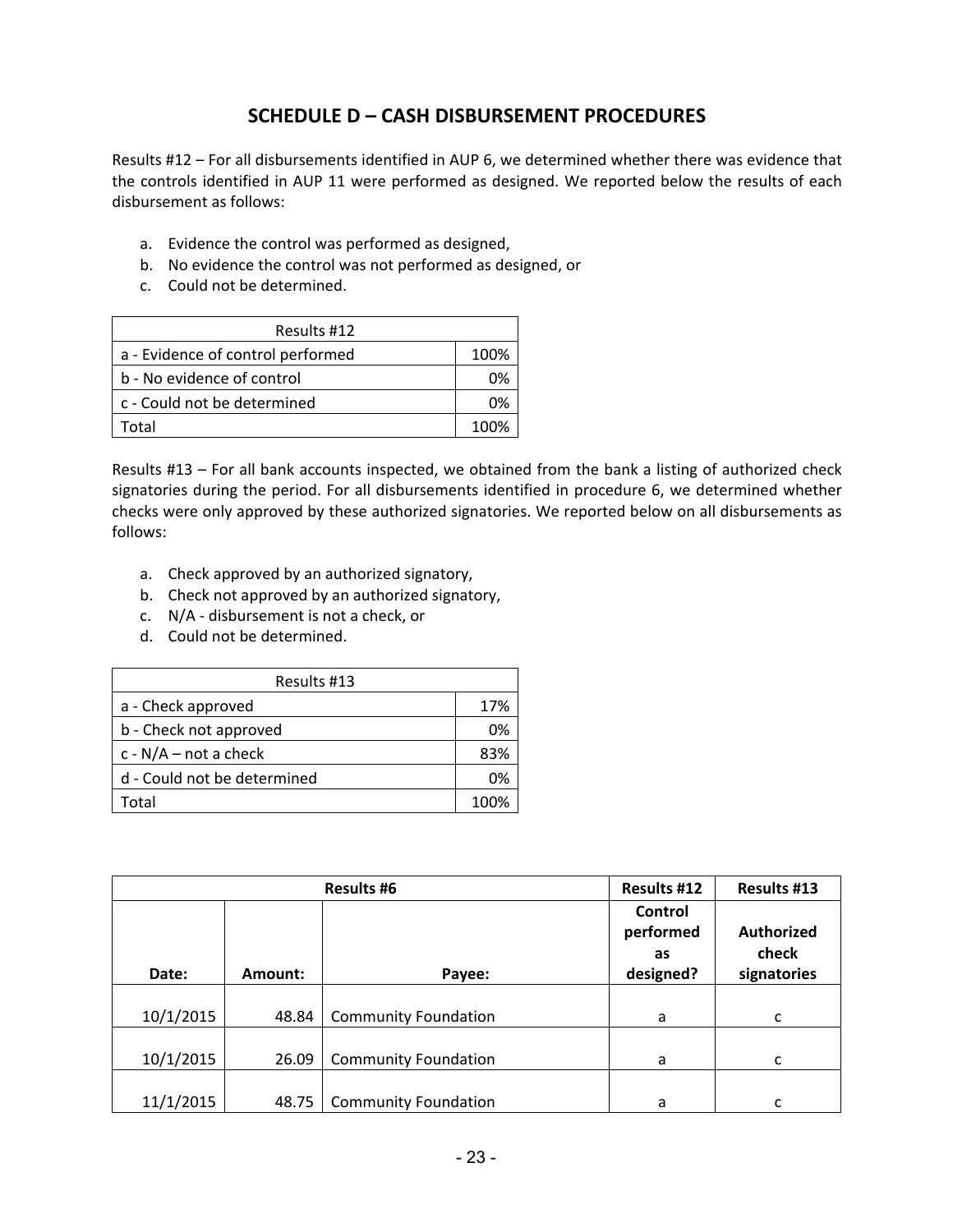| <b>Results #6</b> |           |                                         | Results #12     | Results #13                |
|-------------------|-----------|-----------------------------------------|-----------------|----------------------------|
|                   |           |                                         | <b>Control</b>  |                            |
|                   |           |                                         | performed<br>as | <b>Authorized</b><br>check |
| Date:             | Amount:   | Payee:                                  | designed?       | signatories                |
|                   |           |                                         |                 |                            |
| 12/1/2015         | 48.62     | <b>Community Foundation</b>             | $\mathsf a$     | С                          |
| 1/1/2016          | 48.51     | <b>Community Foundation</b>             | a               | С                          |
| 1/1/2016          | 27.11     | <b>Community Foundation</b>             | a               | $\mathsf{C}$               |
| 1/1/2016          | 20.97     | <b>Community Foundation</b>             | a               | С                          |
| 1/21/2016         | 35,000.00 | Targeted Training Solutions, Inc        | a               | a                          |
| 2/1/2016          | 56.76     | <b>Community Foundation</b>             | a               | C                          |
| 2/1/2016          | 48.58     | <b>Community Foundation</b>             | a               | $\mathsf{C}$               |
| 3/1/2016          | 59.28     | <b>Community Foundation</b>             | a               | С                          |
| 3/1/2016          | 48.53     | <b>Community Foundation</b>             | a               | C                          |
| 4/1/2016          | 59.20     | <b>Community Foundation</b>             | a               | C                          |
| 4/1/2016          | 48.59     | <b>Community Foundation</b>             | a               | С                          |
| 4/1/2016          | 20.16     | <b>Community Foundation</b>             | a               | с                          |
| 5/1/2016          | 51.07     | <b>Community Foundation</b>             | a               | C                          |
| 5/1/2016          |           | 48.56   Community Foundation            | a               | с                          |
| 6/1/2016          | 48.49     | <b>Community Foundation</b>             | $\mathsf a$     | $\mathsf{C}$               |
| 6/1/2016          | 27.82     | <b>Community Foundation</b>             | a               | $\mathsf{C}$               |
| 6/7/2016          | 25,000.00 | <b>Targeted Training Solutions, Inc</b> | a               | a                          |
| 7/1/2016          | 48.58     | <b>Community Foundation</b>             | a               | $\mathsf{C}$               |
| 7/1/2016          | 27.78     | <b>Community Foundation</b>             | a               | С                          |
| 7/1/2016          | 22.21     | <b>Community Foundation</b>             | a               | $\mathsf{C}$               |
| 8/1/2016          | 48.50     | <b>Community Foundation</b>             | a               | C                          |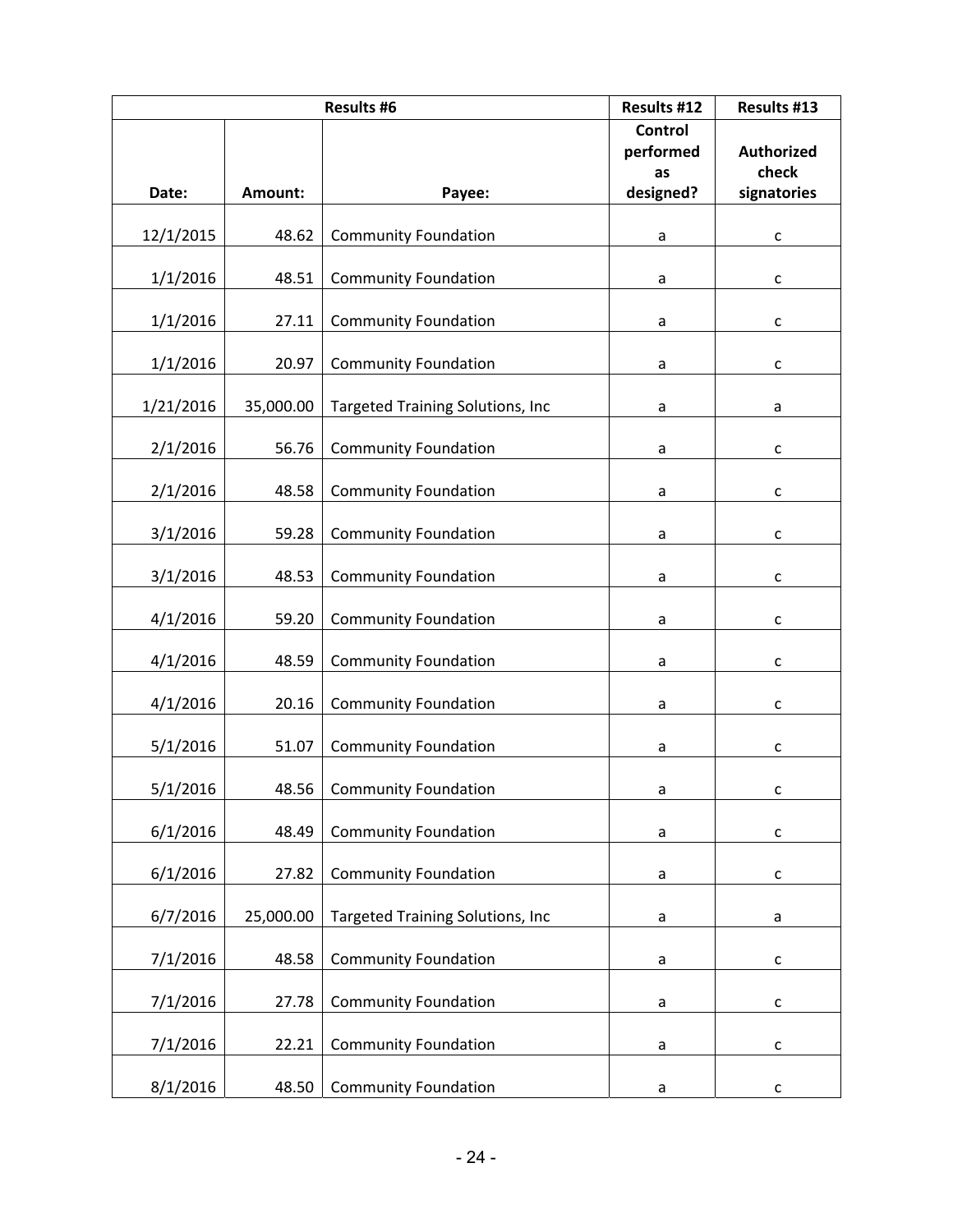| <b>Results #6</b> |           |                                         | Results #12     | Results #13                |
|-------------------|-----------|-----------------------------------------|-----------------|----------------------------|
|                   |           |                                         | <b>Control</b>  |                            |
|                   |           |                                         | performed<br>as | <b>Authorized</b><br>check |
| Date:             | Amount:   | Payee:                                  | designed?       | signatories                |
|                   |           |                                         |                 |                            |
| 8/1/2016          | 27.75     | <b>Community Foundation</b>             | $\mathsf a$     | C                          |
| 9/1/2016          | 48.42     | <b>Community Foundation</b>             | a               | C                          |
| 9/1/2016          | 12.09     | <b>Community Foundation</b>             | a               | $\mathsf{C}$               |
| 9/15/2016         | 15,000.00 | <b>Targeted Training Solutions, Inc</b> | a               | a                          |
| 10/1/2016         | 48.37     | <b>Community Foundation</b>             | a               | C                          |
| 10/1/2016         | 27.76     | <b>Community Foundation</b>             | a               | C                          |
| 10/1/2016         | 8.95      | <b>Community Foundation</b>             | a               | $\mathsf{C}$               |
| 11/1/2016         | 48.30     | <b>Community Foundation</b>             | a               | C                          |
| 11/1/2016         | 8.94      | <b>Community Foundation</b>             | a               | C                          |
| 12/1/2016         | 48.21     | <b>Community Foundation</b>             | a               | C                          |
| 12/1/2016         | 8.92      | <b>Community Foundation</b>             | a               | C                          |
| 1/1/2017          | 48.08     | <b>Community Foundation</b>             | a               | с                          |
| 1/1/2017          | 24.63     | <b>Community Foundation</b>             | a               | C                          |
| 1/1/2017          |           | 17.39   Community Foundation            | a               | c                          |
| 2/1/2017          | 48.07     | <b>Community Foundation</b>             | a               | $\mathsf{C}$               |
| 2/1/2017          | 18.29     | <b>Community Foundation</b>             | a               | $\mathsf{C}$               |
| 3/1/2017          | 53.69     | <b>Community Foundation</b>             | $\mathsf a$     | $\mathsf{C}$               |
| 3/1/2017          | 19.25     | <b>Community Foundation</b>             | a               | $\mathsf{C}$               |
| 4/1/2017          | 66.34     | <b>Community Foundation</b>             | $\mathsf a$     | $\mathsf{C}$               |
| 4/1/2017          | 24.62     | <b>Community Foundation</b>             | a               | $\mathsf{C}$               |
| 4/1/2017          | 21.04     | <b>Community Foundation</b>             | a               | С                          |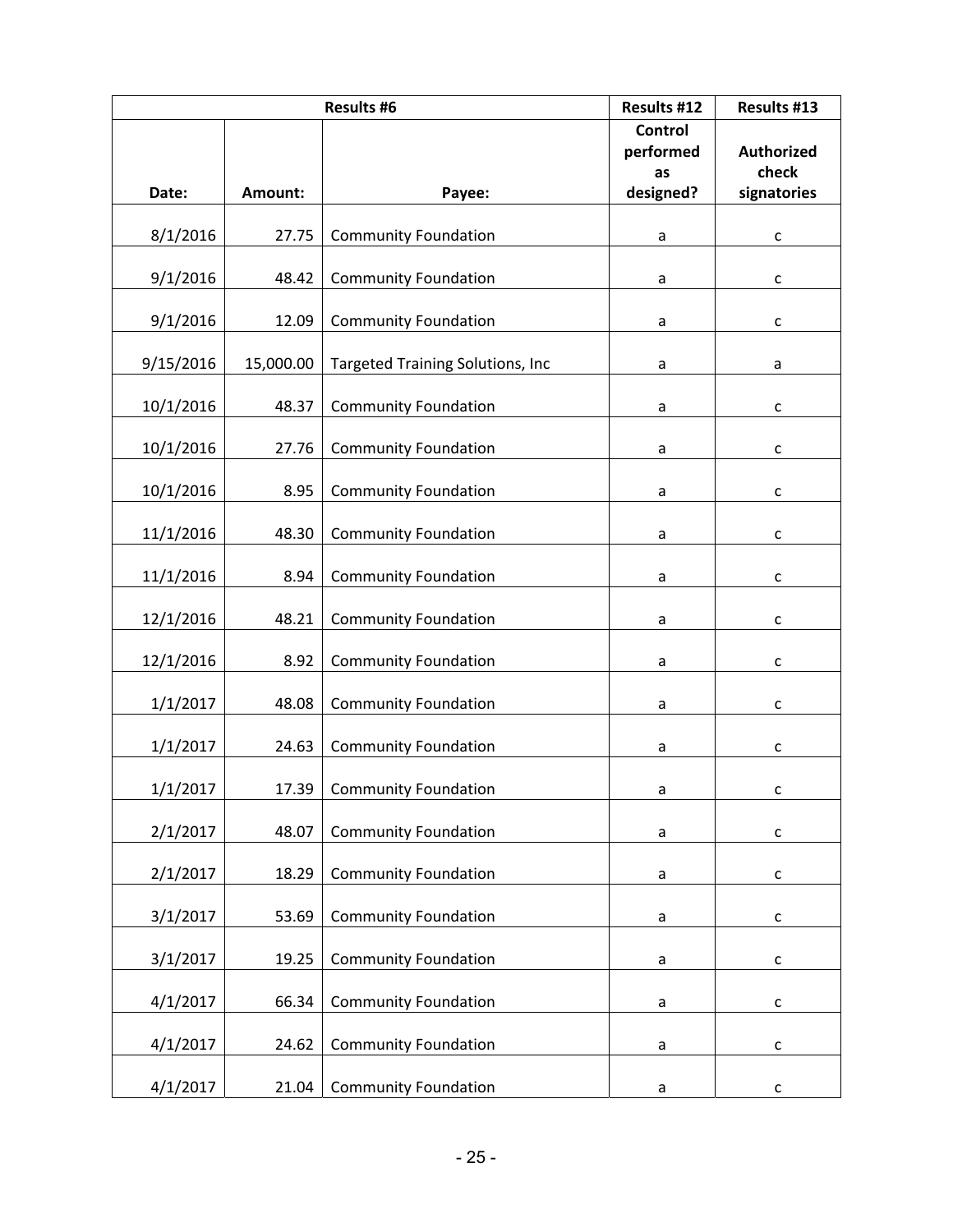| <b>Results #6</b> |           |                                                                       | Results #12     | Results #13                |
|-------------------|-----------|-----------------------------------------------------------------------|-----------------|----------------------------|
|                   |           |                                                                       | Control         |                            |
|                   |           |                                                                       | performed<br>as | <b>Authorized</b><br>check |
| Date:             | Amount:   | Payee:                                                                | designed?       | signatories                |
|                   |           |                                                                       |                 |                            |
| 5/1/2017          | 74.12     | <b>Community Foundation</b>                                           | $\mathsf a$     | C                          |
| 5/1/2017          | 26.40     | <b>Community Foundation</b>                                           | a               | C                          |
| 6/1/2017          | 79.11     | <b>Community Foundation</b>                                           | a               | $\mathsf{C}$               |
| 6/1/2017          | 25.62     | <b>Community Foundation</b>                                           | a               | $\mathsf{C}$               |
| 6/13/2017         | 11,172.37 | United Way of North Central Florida                                   | a               | a                          |
| 7/1/2017          | 82.77     | <b>Community Foundation</b>                                           | a               | C                          |
| 7/1/2017          | 58.27     | <b>Community Foundation</b>                                           | a               | $\mathsf{C}$               |
| 7/1/2017          | 24.45     | <b>Community Foundation</b>                                           | a               | с                          |
| 7/28/2017         | 2,000.00  | <b>Reichert House</b>                                                 | a               | a                          |
| 8/1/2017          | 85.49     | <b>Community Foundation</b>                                           | a               | C                          |
|                   |           |                                                                       |                 |                            |
| 8/1/2017          | 23.34     | <b>Community Foundation</b><br><b>Black on Black Crime Task Force</b> | a               | C                          |
| 9/1/2017          | 3,333.00  | Gainesville-Alachua County Inc.                                       | a               | a                          |
| 9/1/2017          | 87.11     | <b>Community Foundation</b>                                           | a               | C                          |
| 9/1/2017          |           | 22.41   Community Foundation                                          | a               | с                          |
| 10/1/2017         | 88.10     | <b>Community Foundation</b>                                           | a               | C                          |
|                   |           |                                                                       |                 |                            |
| 10/1/2017         | 55.59     | <b>Community Foundation</b>                                           | a               | $\mathsf{C}$               |
| 10/1/2017         | 21.64     | <b>Community Foundation</b>                                           | a               | C                          |
| 10/31/2017        | 2,956.81  | <b>Mestmaker and Associates</b>                                       | a               | a                          |
| 11/1/2017         | 88.83     | <b>Community Foundation</b>                                           | a               | С                          |
| 11/1/2017         | 19.24     | <b>Community Foundation</b>                                           | $\mathsf a$     | $\mathsf{C}$               |
| 11/24/2017        | 20,000.00 | Palm Breeze Youth Services                                            | a               | a                          |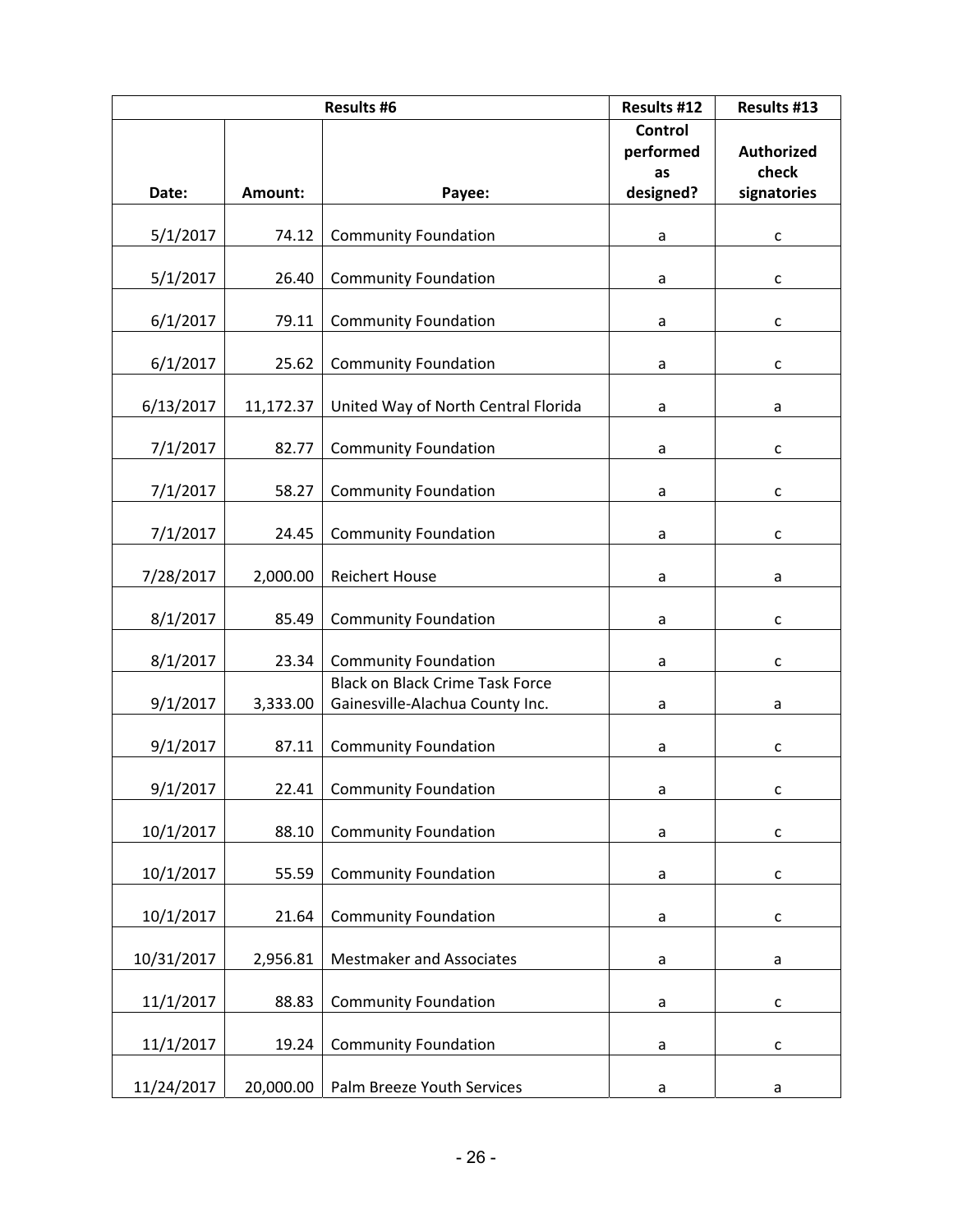| <b>Results #6</b> |           |                             | Results #12     | Results #13                |
|-------------------|-----------|-----------------------------|-----------------|----------------------------|
|                   |           |                             | <b>Control</b>  |                            |
|                   |           |                             | performed<br>as | <b>Authorized</b><br>check |
| Date:             | Amount:   | Payee:                      | designed?       | signatories                |
|                   |           |                             |                 |                            |
| 12/31/2017        | 96.65     | <b>Community Foundation</b> | $\mathsf a$     | C                          |
| 12/31/2017        | 21.37     | <b>Community Foundation</b> | a               | C                          |
| 1/3/2018          | 3,374.65  | Palm Breeze Youth Services  | a               | $\mathsf{C}$               |
| 1/3/2018          | 1,578.00  | Palm Breeze Youth Services  | a               | C                          |
| 1/5/2018          | 1,578.00  | Palm Breeze Youth Services  | a               | a                          |
| 1/31/2018         | 90.23     | <b>Community Foundation</b> | a               | C                          |
| 1/31/2018         | 13.56     | <b>Community Foundation</b> | a               | $\mathsf{C}$               |
| 2/9/2018          | 10,000.00 | Palm Breeze Youth Services  | a               | a                          |
| 2/16/2018         | 7,500.00  | Palm Breeze Youth Services  | a               | a                          |
| 2/28/2018         | 90.05     | <b>Community Foundation</b> | a               | C                          |
| 2/28/2018         | 40.18     | <b>Community Foundation</b> | a               | C                          |
| 2/28/2018         | 4.17      | <b>Community Foundation</b> | a               | с                          |
| 3/31/2018         | 90.06     | <b>Community Foundation</b> | a               | C                          |
| 3/31/2018         |           | 4.17   Community Foundation | a               | с                          |
| 4/30/2018         | 89.94     | <b>Community Foundation</b> | $\mathsf a$     | $\mathsf{C}$               |
| 4/30/2018         | 47.89     | <b>Community Foundation</b> | a               | $\mathsf{C}$               |
| 4/30/2018         | 6.66      | <b>Community Foundation</b> | $\mathsf a$     | $\mathsf{C}$               |
| 5/31/2018         | 90.12     | <b>Community Foundation</b> | a               | $\mathsf{C}$               |
| 5/31/2018         | 6.72      | <b>Community Foundation</b> | a               | С                          |
| 6/30/2018         | 90.05     | <b>Community Foundation</b> | a               | $\mathsf{C}$               |
| 6/30/2018         | 6.72      | <b>Community Foundation</b> | a               | C                          |